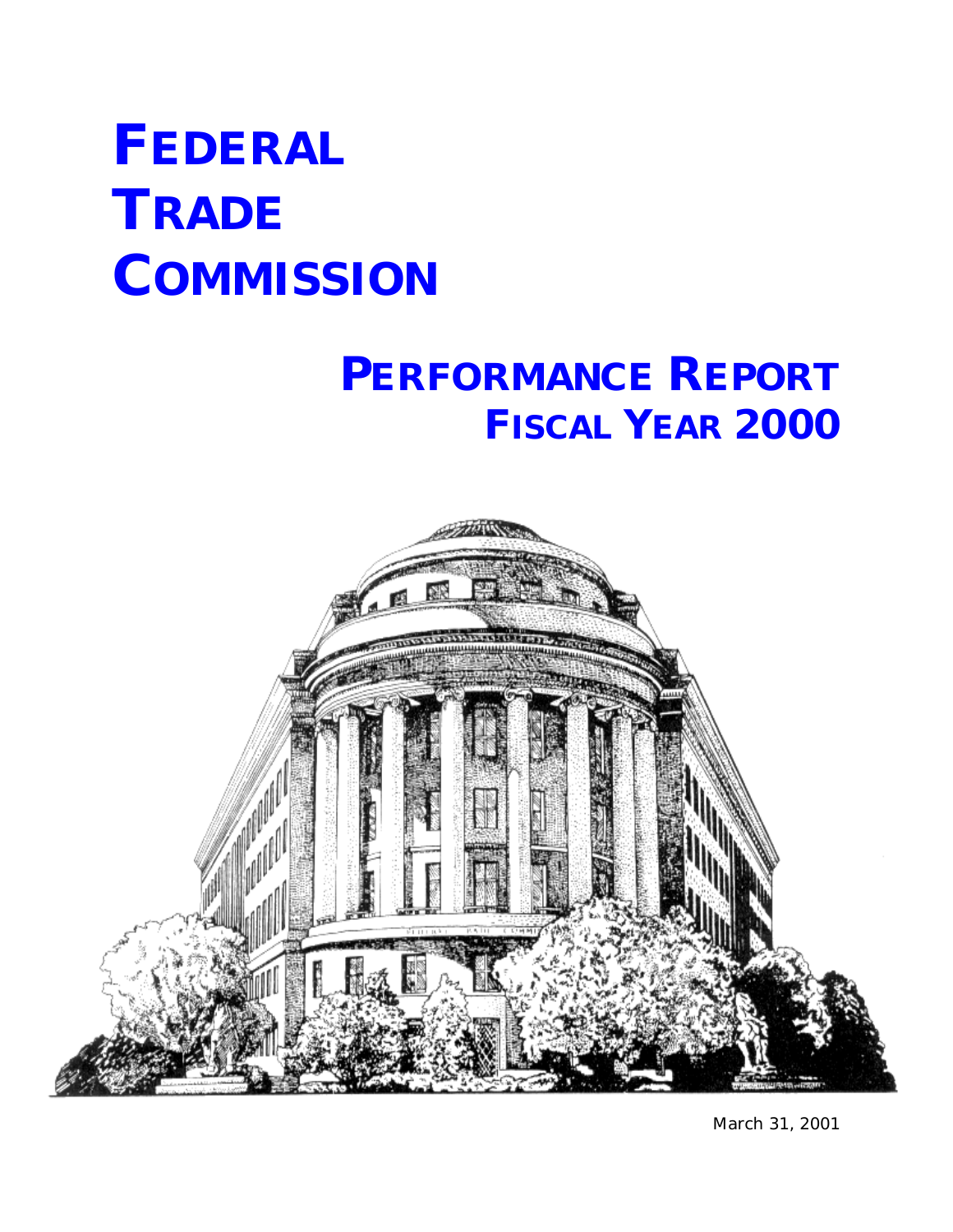# **EXECUTIVE SUMMARY**

The Federal Trade Commission (FTC), an independent law enforcement agency, is the only federal agency with both consumer protection and competition jurisdiction over broad sectors of the economy. We strive to enhance the smooth operation of the marketplace by eliminating acts or practices that are unfair or deceptive.

The FTC protects American consumers in both domestic and world marketplaces. Our experience demonstrates that competition among producers and accurate information in the hands of consumers yields products at the lowest prices, spurs innovation, and strengthens the economy.

Our Strategic Plan defines the FTC's Vision and Mission in two goals:

- **GOAL 1** Prevent fraud, deception, and unfair business practices in the marketplace.
- **GOAL2** Prevent anticompetitive mergers and other anticompetitive business practices in the marketplace.

These goals, with their corresponding objectives and performance measures, help us assess our performance.

| <b>FTC'S STRATEGIC PLAN</b> |                                                                                                                                                                                                                                                                                    |                                                                                                                                                                                                                                   |                      |                                                                                                           |  |  |  |  |
|-----------------------------|------------------------------------------------------------------------------------------------------------------------------------------------------------------------------------------------------------------------------------------------------------------------------------|-----------------------------------------------------------------------------------------------------------------------------------------------------------------------------------------------------------------------------------|----------------------|-----------------------------------------------------------------------------------------------------------|--|--|--|--|
| <b>VISION:</b>              |                                                                                                                                                                                                                                                                                    | A U.S. economy characterized by vigorous competition among producers and consumer<br>access to accurate information, yielding high quality products at low prices and encouraging<br>efficiency, innovation, and consumer choice. |                      |                                                                                                           |  |  |  |  |
| <b>MISSION:</b>             | To prevent business practices that are anticompetitive or deceptive or unfair to consumers; to<br>enhance informed consumer choice and public understanding of the competitive process;<br>and to accomplish these missions without unduly burdening legitimate business activity. |                                                                                                                                                                                                                                   |                      |                                                                                                           |  |  |  |  |
| $G$ $OAI.1$                 |                                                                                                                                                                                                                                                                                    | Prevent fraud, deception, and<br>unfair business practices in<br>the marketplace.                                                                                                                                                 | $G$ $OAI.2$          | Prevent anticompetitive mergers<br>and other anticompetitive<br>business practices in the<br>marketplace. |  |  |  |  |
|                             |                                                                                                                                                                                                                                                                                    | <b>OBJECTIVE 1.1</b> Identify fraud, deception, and<br>unfair practices that cause<br>the greatest consumer injury.                                                                                                               | <b>OBJECTIVE 2.1</b> | Identify anticompetitive mergers<br>and practices that cause the<br>greatest consumer injury.             |  |  |  |  |
|                             |                                                                                                                                                                                                                                                                                    | <b>OBJECTIVE 1.2</b> Stop fraud, deception, and<br>unfair practices through law<br>enforcement.                                                                                                                                   | <b>OBJECTIVE 2.2</b> | Stop anticompetitive mergers<br>and practices through law<br>enforcement.                                 |  |  |  |  |
|                             |                                                                                                                                                                                                                                                                                    | <b>OBJECTIVE 1.3</b> Prevent consumer injury<br>through education.                                                                                                                                                                |                      | <b>OBJECTIVE 2.3</b> Prevent consumer injury through<br>education.                                        |  |  |  |  |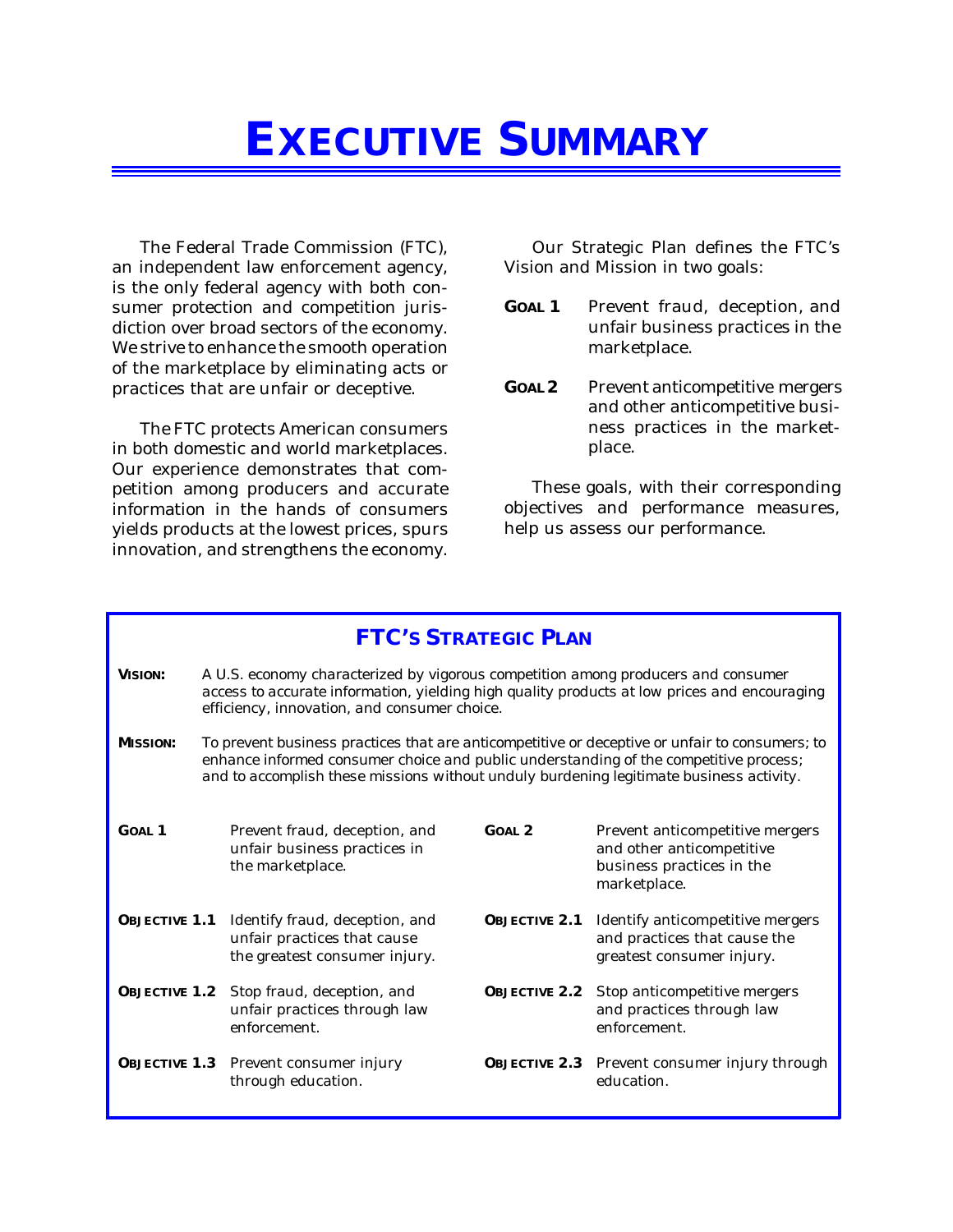#### **FY 2000 Performance Measures and Targets**

#### **GOAL 1**

#### *OBJECTIVE 1.1*

**Measure 1.1.1:** Cumulative number of consumer complaints and inquiries entered into database. Target: 600,000 Actual: 833,659 √

#### *OBJECTIVE 1.2*

**Measure 1.2.1:** Dollar savings for consumers from FTC actions which stop fraud. Target: \$250 million Actual:  $$263$  million  $\checkmark$ 

**Measure 1.2.2:** Percentage of targeted industry brought into compliance through law enforcement and self-regulation. Target: 50%-75% Actual:  $83\%$   $\checkmark$ 

#### *OBJECTIVE 1.3*

**Measure 1.3.1:** Number of education publications distributed to or accessed electronically by consumers. Target: 8.7 million Actual: 11 million  $\checkmark$ 

> $\sqrt{m}$  met or exceeded target

#### *FY 2000 Assessment*

The results of our FY 2000 activities reached, and in most cases exceeded, each of our performance measure targets with the exception of one. Highlights of our performance and its effect on consumers and businesses are:

• Saving consumers an estimated \$3.2 billion in 2000 from law enforcement actions to stop fraud and prevent anticompetitive mergers, achieving an estimated consumer savings of approx-

#### **GOAL 2**

*OBJECTIVE 2.1* **Measure 2.1.1:** Average number of days for review of HSR-reported transactions. Target: 20 Actual:  $18 \checkmark$ **Measure 2.1.2:** Number of nonmerger investigations opened per year. Target: 45-70 Actual: 25 *(see text)*

#### *OBJECTIVE 2.2*

**Measure 2.2.1:** Positive outcome of cases brought by FTC due to alleged violations. Target: 80% Actual:  $95\%$   $\checkmark$ **Measure 2.2.2:** Dollar savings for consumers resulting from FTC actions. Target: \$500 million Actual: \$2.98 billion  $\checkmark$ **Measure 2.2.3:** Average time, in months, from proposed consent orders to divestitures.

- Target: 9
- Actual:  $4\checkmark$

#### *OBJECTIVE 2.3*

**Measure 2.3.1:** Identify and survey FTC "customers" in the marketplace.

Incorporated stakeholder input  $\checkmark$ **Measure 2.3.2:** Average number of days to issue advisory opinions in health care area.

imately \$26 for every \$1 spent on agency operations. In addition, the FTC's law enforcement activities and consumer education efforts deter many fraudulent activities or anticompetitive mergers that could result in substantial, though unmeasurable, consumer savings.

• Protecting consumers and businesses from anticompetitive mergers which raise prices and harm consumer confidence. Merger activity in 2000 reached record levels in terms of both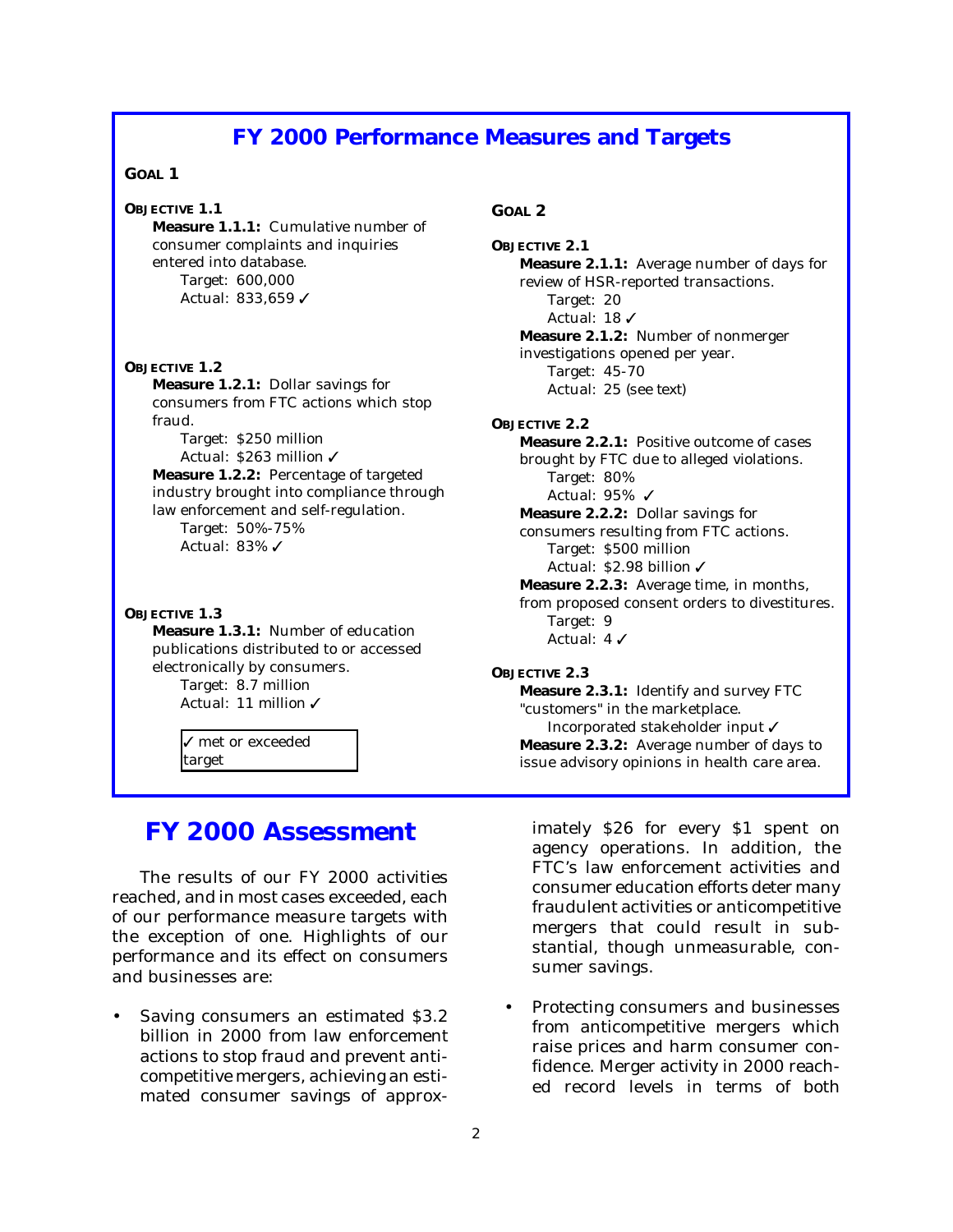number of transactions and transaction dollar values. The agency's enforcement actions protected consumer interests in a broad array of vital markets, from health care to food to transportation and energy.

- Bringing 49 Internet-related fraud enforcement actions in 2000, for a total of 149 since 1994. These actions have targeted corporate and individual defendants on behalf of millions of online consumers and small businesses. Further, these actions have stopped some of the newest, as well as the traditional, types of fraud used on the Internet to con consumers.
- Receiving and processing more than 833,500 consumer complaints and inquiries into our Consumer Information System database since 1997, and sharing fraud complaints with over 250 law enforcement agencies via Consumer Sentinel, a secure Web site. Many complaints are received through the Internet and our toll-free consumer helpline, 1-877-FTC-HELP. We expanded our efforts in 2000 by establishing a second toll-free number, 1-877-ID-THEFT, that consumers can call to report identity theft and receive guidance to resolve credit problems resulting from the theft.
- Educating consumers and businesses about their rights and responsibilities, and alerting them to potential frauds, by distributing 11 million educational publications in print and online and expanding our media outreach programs. Additionally, we issued a report on Marketing Violent Entertainment to Children, finding that such marketing undermines the credibility of industry parental advisory labels and ratings and frustrates parents' attempts to make informed decisions about their children's exposure to violent content.

#### *Challenges*

Two developments have greatly increased the demands on the FTC – the continuous growth of the Internet and the dramatic increase in the size and complexity of corporate mergers.

Use of the Internet has grown exponentially since commercial Web browsers first became available in 1994 – 163 million Americans now have access to the Internet. Internet purchasing also is booming and is forecasted to skyrocket from \$48 billion in 2000 to \$269 billion in 2005. The FTC is working to protect consumers and businesses against new high-tech frauds that use the Internet to defraud consumers. Halting cyberfraud and reviewing Internet-related issues to ensure continued growth of the new ecommerce medium during the early years of the Internet's existence already is challenging us and taxing our resources.

To meet the challenges of the Internet, we have pursued a comprehensive program consisting of systematic analysis of the marketplace, law enforcement – often in conjunction with federal, state, and local partners – and consumer and business education.

Similarly, the number of mergers has more than tripled in the past decade, and the dollar value of commerce affected by these mergers is rising at an even greater rate, increasing nearly eighteen-fold in total value during this period, from \$169 billion in 1991 to approximately \$3 trillion. While restructuring may be necessary for companies to compete in the new global, high-tech marketplace, antitrust review is necessary to identify and stop those combinations that could diminish competition in specific markets as restructuring proceeds. Overall, merger transactions are increasingly larger, involving many different markets, both domestic and inter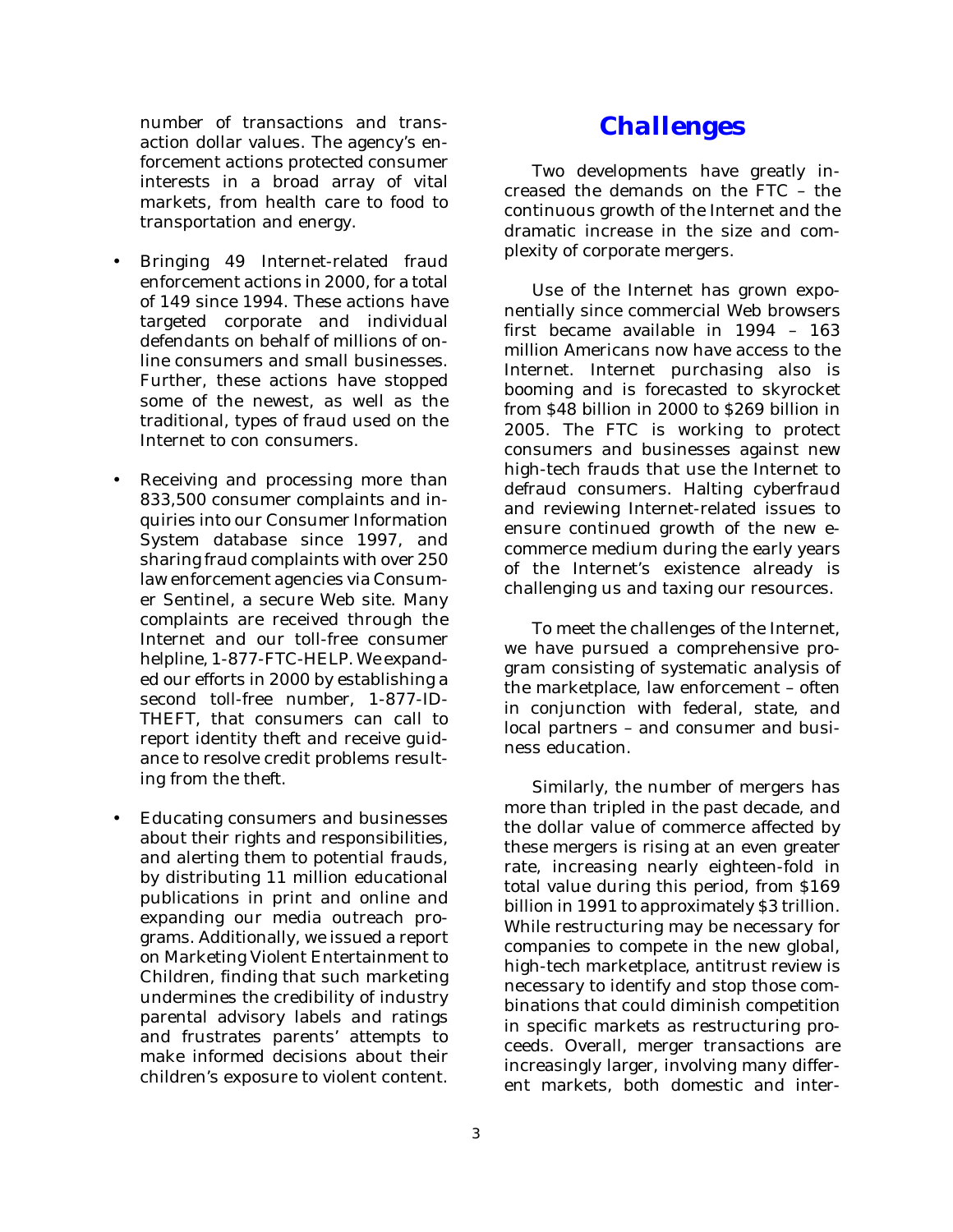national, that require examination of possible antitrust consequences. Moreover, these deals continue to increase significantly in complexity, thus requiring much more exacting analysis of the competitive issues. As a result, merger investigation and litigation are substantially more resource-intensive than even a few years ago.

To meet the merger challenge, we worked closely during 2000 with business groups, members of the bar, and key legislators to develop ways to improve merger investigations to enhance the efficiency of the process while preserving our ability to obtain the information needed to identify and prevent anticompetitive mergers. These cooperative discussions have identified approaches that will enable us to reduce the burden on business, to expedite merger investigations, and to provide parties with more complete information on the issues that give rise to an investigation.

#### *Strategic Planning – Continuing the Process*

A major part of our Strategic Planning is to continually reevaluate our objectives, performance measures, and performance targets. In 2000, we reviewed and updated our Strategic Plan through 2005. Our focus throughout this process was to ensure that we measure the most appropriate indicators of our performance in enhancing the smooth operation of the marketplace. As a result of this review, we revised and replaced several performance measures beginning in 2001.

Under Objective 1.1 (Identify practices that cause consumer injury), we are changing the measure that captures the number of consumer complaints and inquiries in our database from a cumulative count to an annual one. Our rationale for this change is that an annual count represents current entries. The data gleaned from current entries helps identify the most recent trends in fraudulent and other harmful practices so we can target our law enforcement and education efforts in the areas affecting the greatest number of consumers.

Under Objective 1.2 (Stop practices that cause consumer injury), we have set a goal to save consumers \$400 million a year or \$2 billion over five years. We based this on savings achieved in 1999 and 2000 and the types of fraud we are seeing in the marketplace. In the nonfraud area, we have changed our performance measure (Measure 1.2.2) from the percentage of targeted industries brought into compliance to the size of the deceptive or unfair advertising campaigns (measured in dollars) that we are able to shut down. Our annual goal is to stop deceptive or unfair major national advertising campaigns that have combined media expenditures totaling \$300 million. By 2005, our goal is to have stopped \$1.5 billion in such campaigns. This measure captures the broad impact of preventing consumers nationwide from being taken in by deceptive or unfair national advertising campaigns.

Under Objective 2.1 (Identify anticompetitive mergers and practices that cause the greatest consumer injury), we will continue effective screening of *Hart-Scott-Rodino (HSR) Act* premerger notification filings to identify those that most likely present antitrust concerns, so that at least 50% of HSR requests for additional information ("second requests") result in enforcement action. Success on this measure will benefit consumers by targeting resources on the transactions most likely to have harmful anticompetitive effects. This new measure will replace Measure 2.1.1, relating to the average number of days for review of HSR-reported transactions.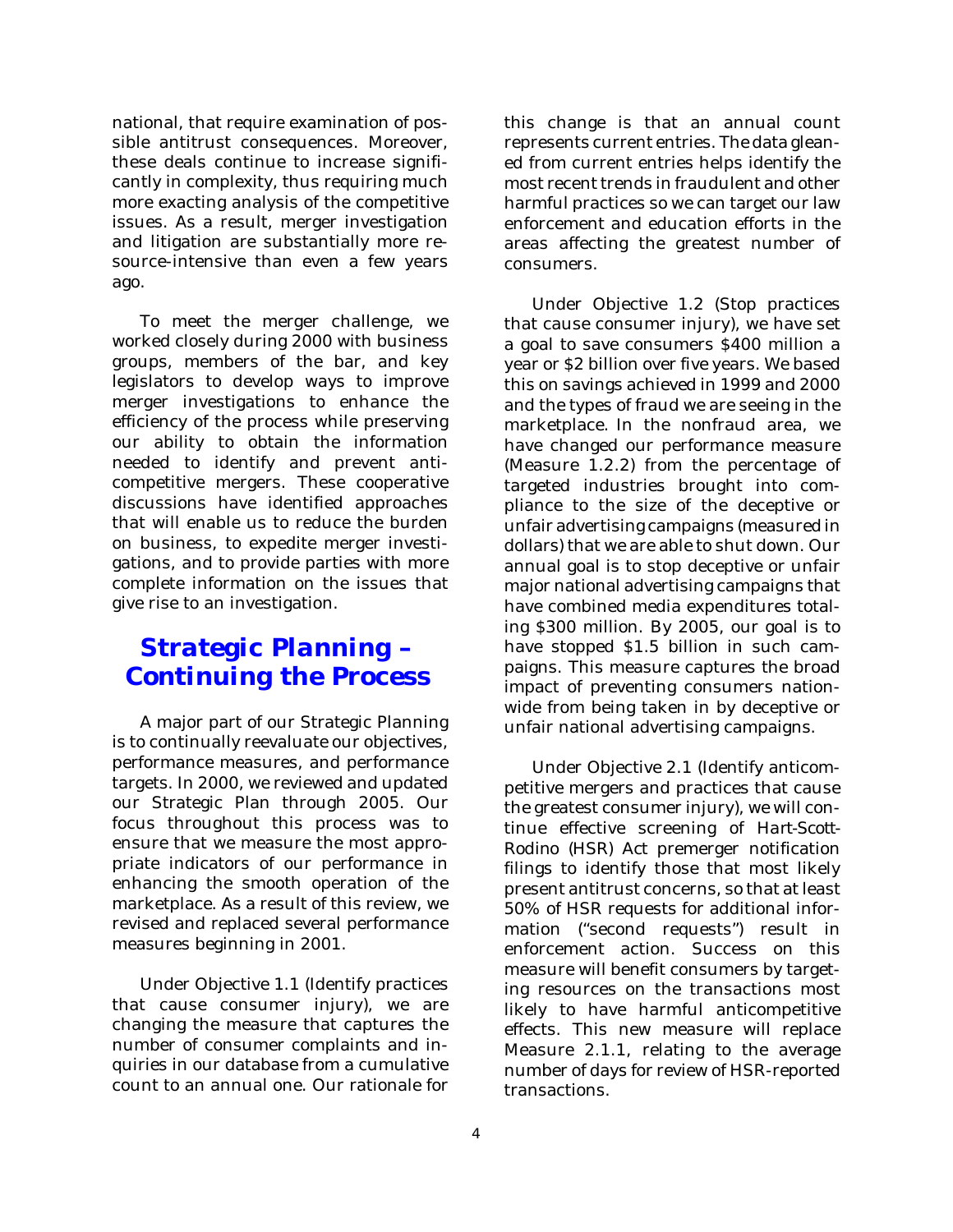Under Objective 2.2 (Stop anticompetitive mergers and practices through law enforcement), we will increase our target for dollar savings to consumers resulting from FTC merger actions from \$500 million to \$800 million. In addition, we are adding a new performance measure relating to consumer savings resulting from FTC nonmerger enforcement actions. We expect to achieve \$200 million in nonmerger consumer savings in 2001. This new measure will replace Measure 2.2.3, relating to average time from proposed consent orders to divestitures.

Under Objective 2.3 (Prevent consumer injury through education), we are replacing both performance measures (2.3.1, relating to a survey of FTC "customers" and 2.3.2, relating to the time needed to issue health care advisory opinions). The new measures, relating to education and outreach activities by Commission personnel,

and the frequency of the public's access to important antitrust-related content on the FTC's Web site, will more directly reflect our success in preventing consumer injury through education of the public. We are currently evaluating data from 2000 in order to establish reasonable targets on these measures for 2001 and beyond.

Although we face mounting challenges – especially from the continuing growth of the Internet and the increasing size and complexity of mergers – we are able to address them more effectively because of Strategic Planning. Through this ongoing process we have assessed, and will reassess, the challenges and opportunities facing the FTC and will continue to position ourselves to be as innovative and aggressive in protecting consumers and businesses from unfair or deceptive acts or practices.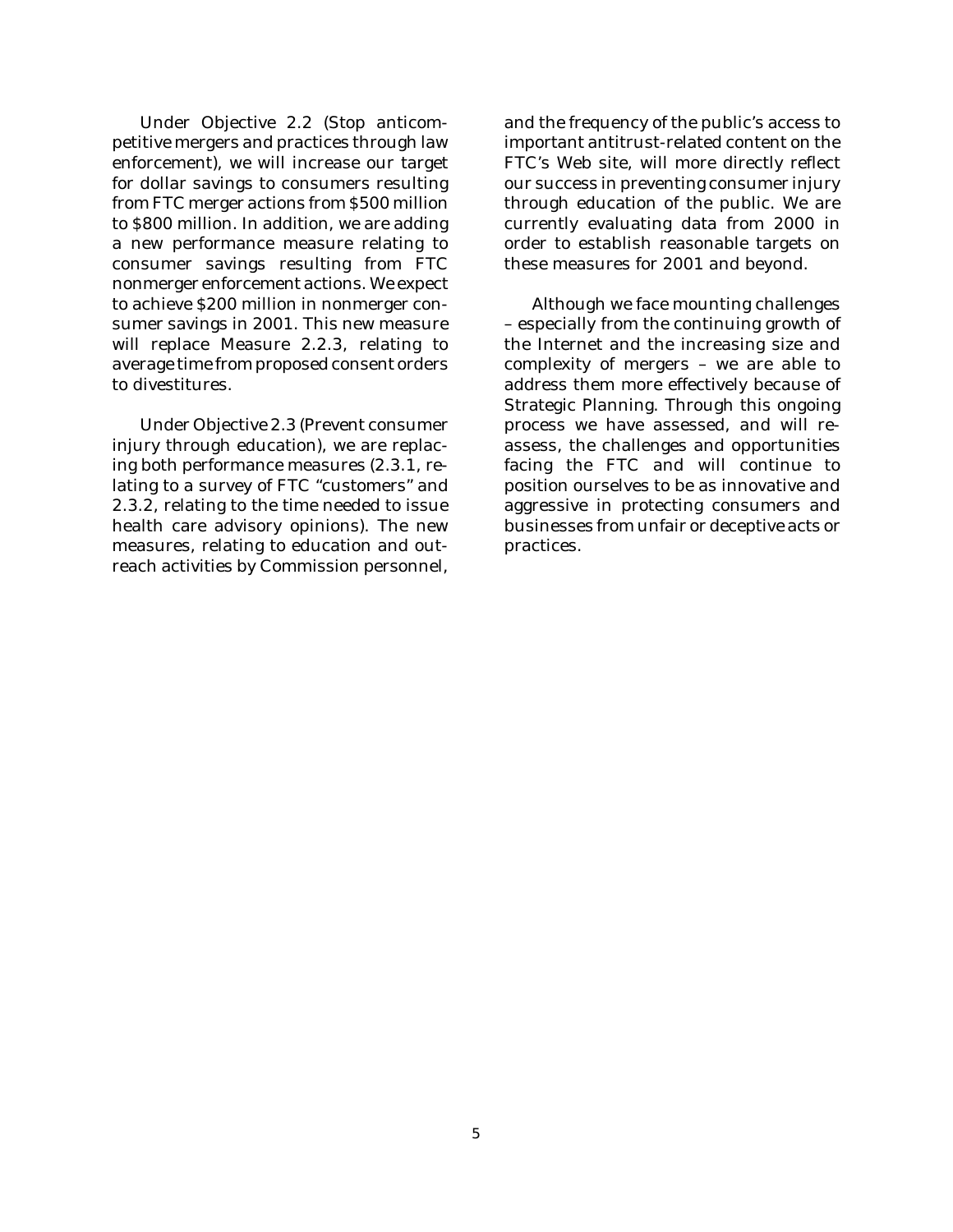# **THE RESULTS**

# **GOAL 1 PREVENT FRAUD, DECEPTION, AND UNFAIR BUSINESS PRACTICES IN THE MARKETPLACE**

The FTC is the federal government's primary consumer protection agency. While most federal agencies have jurisdiction over a specific market sector, we have broad law enforcement authority over nearly the entire economy, including business and consumer transactions on the Internet. Our goal is to protect consumers by preventing fraud, deception, and unfair business practices in the marketplace. We implement three interconnected objectives to reach this broad-reaching goal.

- Identify fraud, deception, and unfair practices that cause the greatest consumer injury.
- Stop fraud, deception, and unfair practices through law enforcement.
- Prevent consumer injury through education.

We first identify practices that cause consumer injury by analyzing the consumer complaint data collected in our Consumer Information System database and monitoring the marketplace, including the Internet. We then use this information to target law enforcement efforts. Our law enforcement program aims to stop and deter fraud and deception and to increase compliance with our consumer protection statutes to ensure that consumers have accurate and complete information for their purchasing decisions. We target our education efforts to give consumers the information they need to protect themselves from injury.

One of the greatest challenges we face is safeguarding consumers in the new electronic marketplace so they will have the same confidence in this market as they should in the traditional marketplace. The Internet has the potential to deliver traditional goods and services, often more conveniently, faster, and at lower prices than traditional media. Online commerce promises enormous benefits to consumers and the economy. Moreover, the Internet is stimulating the development of innovative products and services that were barely conceivable just a few years ago and is enabling consumers to tap into rich sources of information that they can use to make better informed purchasing decisions.

There is real risk, however, that these benefits may not be realized if consumers associate the Internet with fraud operators. Fraud on the Internet is an enormous concern for the FTC, and it has prompted a vigorous response using all the tools at our disposal, including law enforcement and education.



#### **Cumulative Number of Internet Cases Brought by the FTC**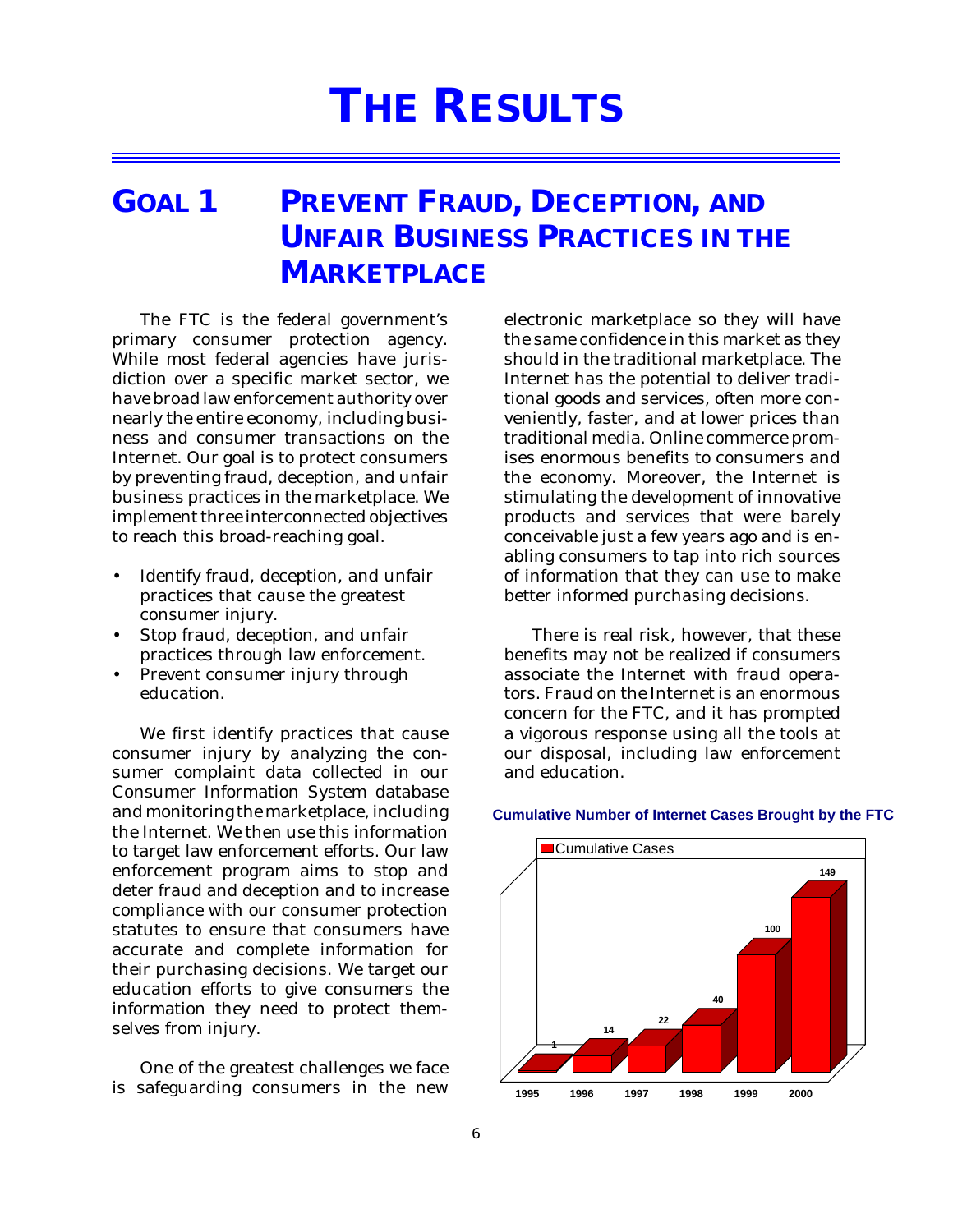# **OBJECTIVE 1.1 IDENTIFY PRACTICES THAT CAUSE CONSUMER INJURY**

To prevent fraud, deception, and unfair business practices in the marketplace, we must first identify such practices, especially those that cause the greatest consumer injury, where we can make the greatest impact.

#### *Strategies*

To keep abreast of consumer protection problems in the marketplace, the FTC is collecting and analyzing data from many sources. In 1997, we established the Consumer Response Center to receive consumer complaints and inquiries via a tollfree number (1-877-FTC-HELP), mail, and the Internet. We are now responding to 10,000 inquiries and complaints a week. Partners such as the National Fraud Information Center of the National Consumers League, Better Business Bureaus, and the Canadian fraud database, PhoneBusters, also provide us with the consumer complaint data they collect. The information is entered into the Consumer Information System database and analyzed by FTC staff to identify trends and patterns, new scams, and companies engaging in fraud-

ulent, deceptive, and unfair business practices. This information is used to target FTC law enforcement and education efforts. Also, the fraud complaints collected are shared with over 250 other law enforcement agencies across the United States, Canada, and Australia via

Consumer Sentinel, a secure Web site. The constant input and analysis of fresh complaint data have allowed the FTC to move quickly – in some instances in a matter of weeks – to stop practices before they can do more harm to consumers.

In 2000, we expanded our efforts to assist the public by establishing a toll-free number, 1-877-ID-THEFT, that consumers can call to get information on and report identity theft and receive guidance on the steps they can take to resolve credit and other problems that may have resulted from the identity theft. Calls to this number, which provides a central point of contact in the federal government for identity theft victims, have increased dramatically, from 400 calls a week a year ago to over 2,200 a week now.

In addition to receiving and analyzing consumer complaints, we monitor the growing online marketplace by systematically surfing the Internet to identify Web sites engaged in questionable practices. To date, the FTC has led or coordinated approximately 25 Surf Days, uncovering some 4,500 questionable sites. The FTC also hosts public workshops to explore cutting-edge issues with relevant stakeholders. For example, we recently hosted a workshop entitled *The Mobile Wireless Web, Data Services and Beyond: Emerging Technologies and Consumer Issues.* The workshop examined the privacy, security,

> and consumer protection issues raised by emerging wireless Internet and data technologies. We also hosted *The Information Marketplace: Merger and Exchange of Consumer Information*. Its purpose was to educate the FTC on issues raised by the creation of detailed consumer profiles

through the merger or exchange of data, whether offline or online.

**Performance Measure 1.1.1** Cumulative number of consumer complaints and inquiries entered into database. FY 2000 Target: **600,000** FY 2000 Actual: **833,659** Met or  $Expected:$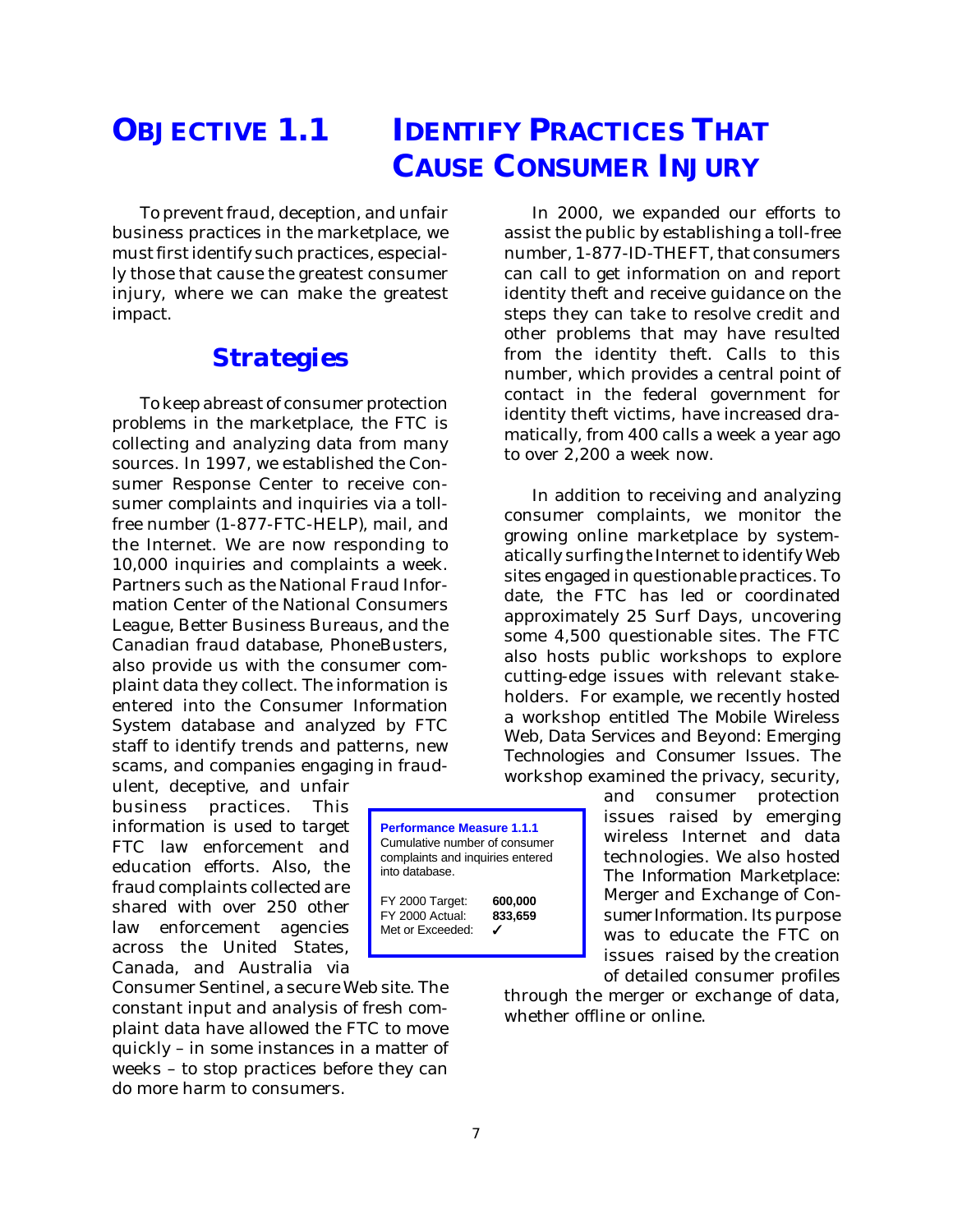#### *Performance Measure and Results*

We assessed our 2000 impact by the total number of consumer complaints and inquiries in the Consumer Information System database. At the end of 2000, these entries totaled more than 833,500 – approximately 39% over our target of 600,000, which had been increased in 1999. This growth was due to the everincreasing number of complaints received via the Internet and our toll-free telephone number, the addition of our identity theft toll-free number, and the growing number of partners contributing complaints. The data have proved invaluable in targeting our enforcement and education efforts on the most serious problems, among them: online auction fraud, Internet service provider scams, Web and credit card "cramming" (unauthorized billing), pyramid schemes, investment schemes, travel and vacation fraud, pay-per-call solicitation frauds, and health care fraud. Using the data, the FTC led its first global law enforcement effort, and the largest coordinated effort in its history, targeting these Internet scams – over 250 law enforcement actions were brought by five U.S. agencies and consumer protection organizations from nine countries and 23 states.

### *Performance Assessment and Future Trends*

Not only does our database enable us to tackle the most serious problems, it informs us quickly of emerging problems so that we can move rapidly to stop consumer injury. In addition, by collecting data from, and sharing it with, our partners, we are able to coordinate and enhance the effectiveness of law enforcement agencies across the country and in Canada and Australia. To make the database even more valuable, we are pursuing

ways to increase our collection of information from consumer agencies in other countries. We are continuing our work with the International Marketing Supervision Network and the European Commission to develop a public Web site where consumers can file complaints to be shared with international law enforcers through Consumer Sentinel. Building on our experience with the Canadian and Australian members of Consumer Sentinel, we are also working toward datasharing agreements with other countries.

#### **Cumulative Number of Consumer Complaints and Inquiries Entered Into Database**



In 2000, the FTC created a Data Clearinghouse to track the complaints it receives from victims of identity theft. Data Clearinghouse information is shared electronically with other law enforcement agencies nationwide via the FTC's secure law enforcement Web site, Consumer Sentinel. The Clearinghouse contained over 50,000 records as of the end of January 2001. The Clearinghouse information helps law enforcement and policy makers assess the extent of identity theft and the forms it is taking (for example, credit card versus phone fraud, the latest scams, etc). Access to the Clearinghouse information also supports law enforcement agencies' efforts to combat identity theft by providing a broader range of complaints from which to spot patterns of illegal activity. These patterns might not be apparent from the more limited number of complaints the agencies receive directly from victims.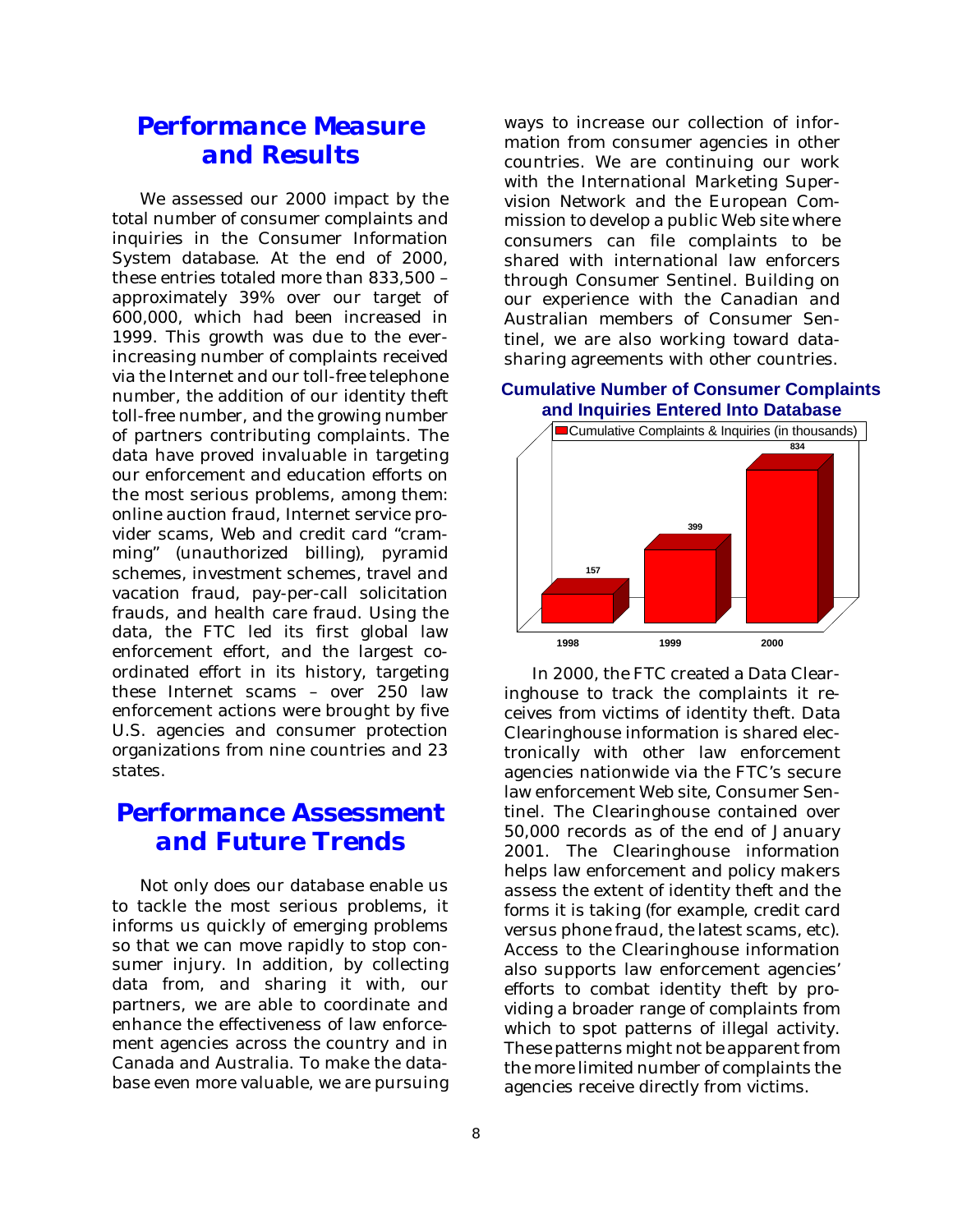Assessing our performance using the number of entries in our consumer complaint database has proven to be a reasonable indicator of our ability to identify consumer problems. Using the data to identify trends and patterns, new scams, and individual companies engaged in illegal activities has quickly become the bedrock of our ability to effectively target our law enforcement and education efforts. Also, working with our partners to collect data in one central location increases the value of each batch of data by establishing patterns and giving us a broad view of what consumers are facing in the expanding, global marketplace. The more data we have, the better able we are to see trends and coordinate activities with other law enforcers. Additionally, having two centralized, toll-free numbers for consumers to call with complaints gives them the opportunity to share their experiences and contribute to law enforcement efforts to stop wrongdoers.

In 2000, we examined the potential for duplication of complaints. Our basic approach to avoid duplication is to collect data only from organizations that have their own source of consumer complaints and do not duplicate the data of any other FTC data contributor. Each data contributor is assigned a unique identification number, and the data is cross-checked to

the extent possible. In-house, telephone counselors ask repeat callers for the unique reference number included on FTC consumer correspondence. Information provided in a repeat call is added to the original complaint. Complaints filed via the Internet are subject to quality control procedures to eliminate duplicates. In all, we continue to believe that duplication of complaints is not a significant problem.

In our revised five-year strategic plan, this performance measure is changed to an annual count of database entries versus a cumulative one. The use of a cumulative count for 2000 continues to be valid since the database has been in existence for approximately three years, and the vast majority of data has been entered in the past two years. However, as the data age, earlier entries will be less useful in identifying bad practices; the data gleaned from recent entries will determine the targets of current law enforcement and education efforts.

In 2001, we are expanding our reach by launching a public information campaign for the toll-free numbers and developing a program to enable military personnel across the globe to enter complaints online. We are also working to expand international participation in Consumer Sentinel.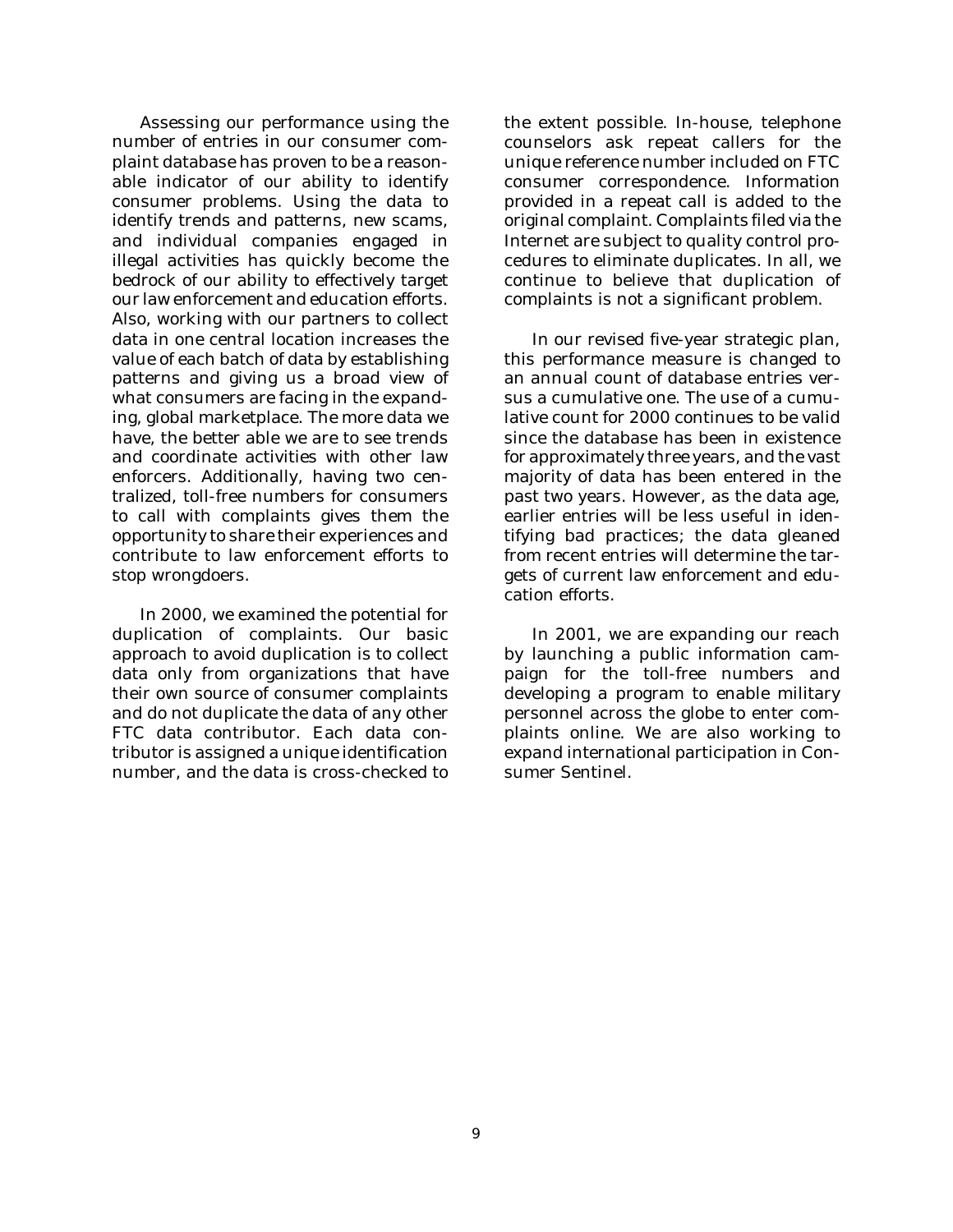# **OBJECTIVE 1.2 STOP PRACTICES THAT CAUSE CONSUMER INJURY**

Once we identify fraud, deception, and unfair business practices in the marketplace, we focus our law enforcement efforts on areas where we can have the greatest impact for consumers.

#### *Strategies*

To combat fraud, we select priorities for enforcement by analyzing complaint data from our Consumer Information System database and monitoring the traditional and online marketplaces. Telemarketing fraud continues to be a priority, as does protecting consumers from more traditional scams that have found new life on the Internet, including health-related fraud. The FTC also is moving to protect consumers and businesses against new high-tech frauds through our Internet Rapid Response Team. In one such case, *FTC v. Verity International,* the FTC, within weeks of seeing a dramatic spike in consumer complaints about long-distance charges on their telephone bills, sued the company in federal district court. The court entered a temporary restraining order, froze defendants' assets, and later issued a preliminary injunction against future violations.

One of the most effective tools in the battle against fraud has been the law enforcement sweep – simultaneous law enforcement actions by federal, state, and/or local partners against numerous defendants nationwide that focus on a particular, widespread type of fraud. Each sweep is supported by a creative education program aimed at preventing future losses to the public. Since 1995, the FTC has joined with partners in bringing 1,567 law enforcement actions in 60 sweeps against fraudulent operators. This includes 376 cases by the FTC. In 2000, the FTC led 10 sweeps resulting in a total of 245 actions, including 75 FTC cases. These sweeps have had a substantial impact on reducing fraud and raising consumer awareness.

In the nonfraud area, we work to ensure that there is compliance with our consumer protection statutes. Given our broad jurisdiction and limited resources, we focus on the most serious problems, use various enforcement tools, and encourage self-regulation. The overall goal is the greatest possible compliance with statutes, regulations, and orders. Using information from our database and monitoring national advertising, we are able to target our law enforcement to areas that create the greatest risks to consumer health, safety, and economic well-being. We often work with industry and interested groups to encourage self-regulation and private initiatives, where appropriate, in lieu of regulation or law enforcement.

### *Performance Measures and Results*

Our goal in 2000 was to save consumers over \$250 million by stopping fraud. We estimate that we surpassed this target, with our actions saving consumers approximately \$263 million. Consumer savings are measured on the basis of the estimated annual fraudulent sales of defendants in the 12 months prior to filing a complaint. The law enforcement actions included in this measure were taken against fraudulent operators ranging from individuals or small companies to scam artists operating large schemes on the Internet. Our experience in most cases is that once we file a complaint in federal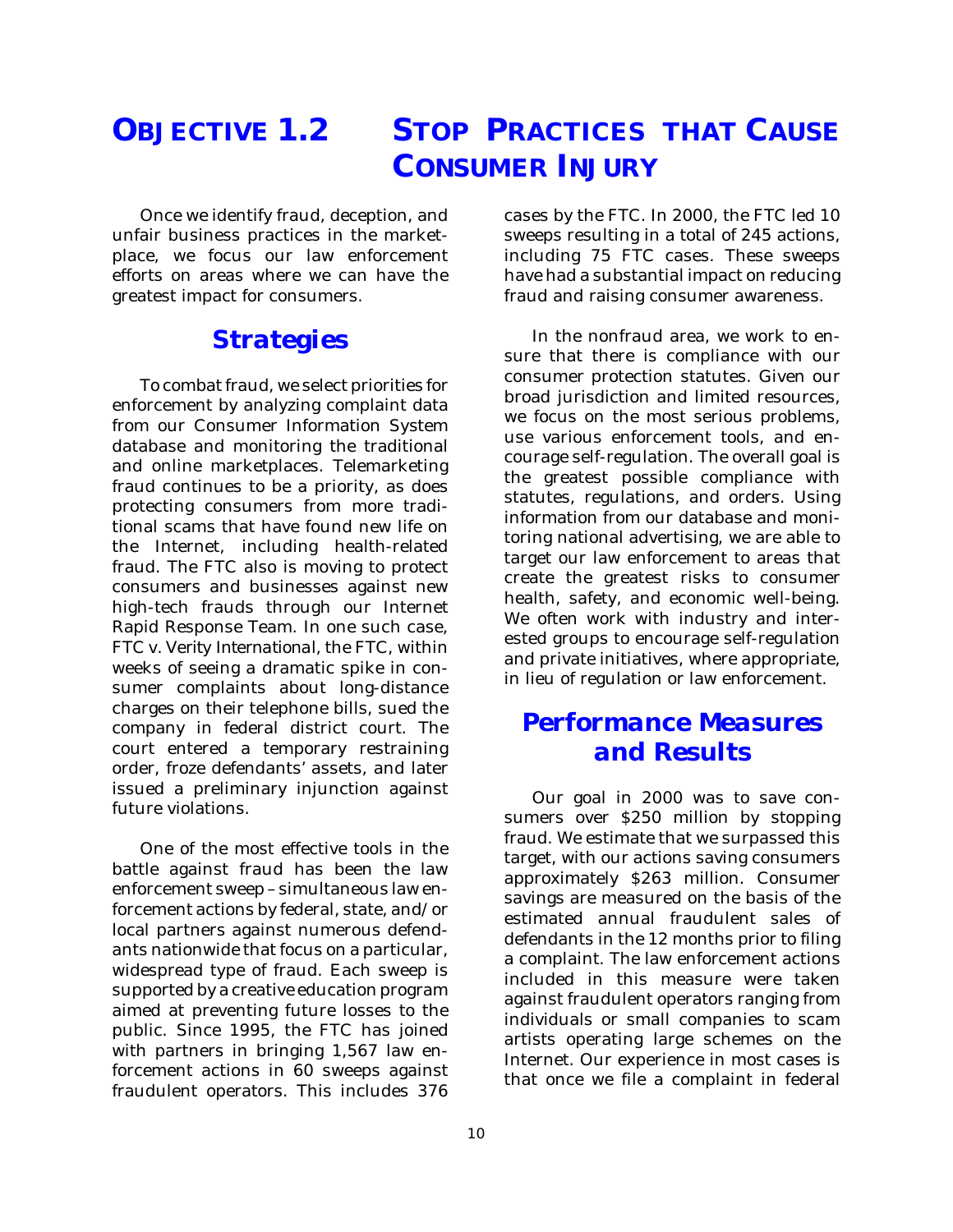district court and obtain a court order, the defendants stop their fraudulent practices; if they fail to comply, they are subject to contempt actions. Thus, in stopping these frauds, we stop further consumer losses to these defendants. By publicizing these law enforcement actions and distributing consumer education materials, we seek to increase consumer confidence in the marketplace.

In the nonfraud area, our goal was to increase compliance with the laws against deceptive and unfair practices, and thereby ensure that consumers have more

accurate and complete information for their purchasing decisions. We target industries where misleading or unfair practices are widespread, and work to significantly improve the level of compliance through law enforcement or self-regulatory programs. In 2000, we planned to bring 50% to 75% of the noncomplying members in targeted industries into compliance within a two-year period. We targeted industries whose major members

were not in compliance with the law, including invention promotion, computer leasing, and Individual Reference (Lookup) Services. By taking law enforcement actions and encouraging self-regulatory programs across these industries, we were able to achieve an average increase in compliance of 83%. Although this exceeds our target, the result does not include all industries targeted in 1998. The reduction in the number of industries measured is, in part, a result of the difficulties of collecting market share data. These difficulties also led to the elimination of this measure in our revised five-year strategic plan.

| <b>Performance Measure 1.2.1</b><br>Dollar savings for consumers from<br>FTC actions which stop fraud.                                        |                                |  |  |
|-----------------------------------------------------------------------------------------------------------------------------------------------|--------------------------------|--|--|
| FY 2000 Target:<br>FY 2000 Actual:<br>Met or Exceeded:                                                                                        | \$250 million<br>\$263 million |  |  |
| <b>Performance Measure 1.2.2</b><br>Percentage of targeted industry<br>brought into compliance through law<br>enforcement or self regulation. |                                |  |  |
| FY 2000 Target:<br>FY 2000 Actual:<br>Met or Exceeded:                                                                                        | 50% - 75%<br>83%               |  |  |

## *Performance Assessment and Future Trends*

Drawing on Consumer Sentinel data, we are targeting the most pervasive online fraud and moving quickly to stop large, fast-growing Internet scams. In 2000, the Commission brought 49 cases involving fraudulent or deceptive marketing practices related to the Internet, bringing the total number of Internet cases filed since 1994 to 149. We expect fraud to continue to grow as the use of the Internet grows, and in response, we will increase

our efforts to slow online fraud and prevent consumer injury.

In our revised five-year strategic plan, we set a goal to save consumers \$400 million a year or \$2 billion over five years. We based this on savings achieved in 1999 and 2000 and the types of fraud we are seeing in the marketplace. In particular, online fraud has the potential to reach consumers worldwide and cause great economic

injury. As our expertise in high and new technologies grows, we will be better able to detect and deter online fraud before these schemes take hold. By stopping fraudulent operators early, measured savings in each case may fall; however, the quick response results in less injury to consumers. This effort, combined with strategies such as law enforcement sweeps, demonstrates our effectiveness in preventing consumer injury.

In addition to fighting fraud, we also focus on compliance with traditional advertising law and FTC Rules and Guides. We work cooperatively with our law enforcement partners, industry, and consumer groups to extend the reach of our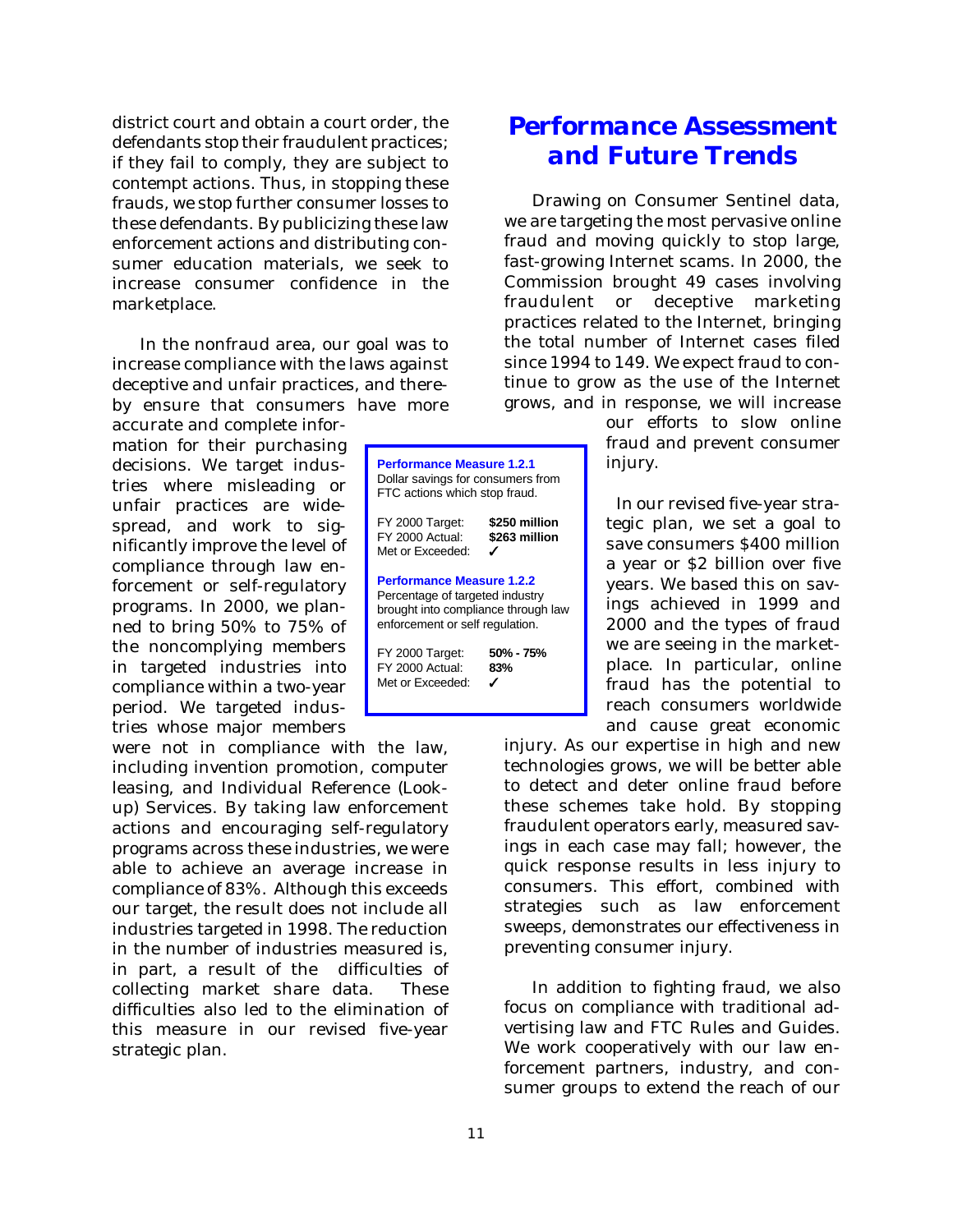efforts to increase compliance. The scope of our current and upcoming priorities spans our broad jurisdiction. We will use business and consumer education, as well as selective enforcement, to ensure broad compliance with the consumer credit statutes, the Mail and Telephone Order Rule, and advertising regulations. For example, in an enforcement effort labeled "Project TooLate.com," the FTC addressed widespread shipping delays by online sellers during the 1999 holiday season. In 2000, seven online retailers ("e-tailers") settled FTC charges that they violated the Mail and Telephone Order Rule by not giving proper or timely notice of shipping delays. The companies paid civil penalties totaling \$1.5 million and implemented procedures to ensure that the violations would not recur. Before the 2000 holiday season, FTC staff surfed more than 200 etailer sites and sent warning letters explaining Rule obligations to nearly 100 businesses that made "quick-ship" claims. The 2000 season proceeded more smoothly, with consumers reporting fewer problems with shipping delays.

The measure of our efforts to ensure broad-based protections for consumers in the nonfraud area was changed in our

revised five-year strategic plan to a more comprehensive measure of FTC efforts to reduce harm to consumers. Our new measure is "Each year, the FTC will reduce consumer injury by obtaining orders stopping deceptive or unfair major national advertising campaigns with combined media expenditures totaling \$300 million; by 2005, \$1.5 billion in such campaigns will have been stopped." This measure was chosen because it captures the broad impact in (1) stopping major misleading ad campaigns and deterring others, and (2) preventing consumers nationwide from being injured by purchasing products or services promoted by deceptive or unfair national advertising campaigns. The premise is that the more a company spends on an advertising campaign, the more widespread the deceptive or unfair message. The new measure is a conservative measure of the agency's impact because it includes only deceptive or unfair ad campaigns of major national advertisers. It does not count all the deceptive advertising we may stop – for example, cases involving modest advertising expenditures, multi-level marketing, claims made solely on product packaging, and fraud-related advertising (which is captured in performance measure 1.2.1).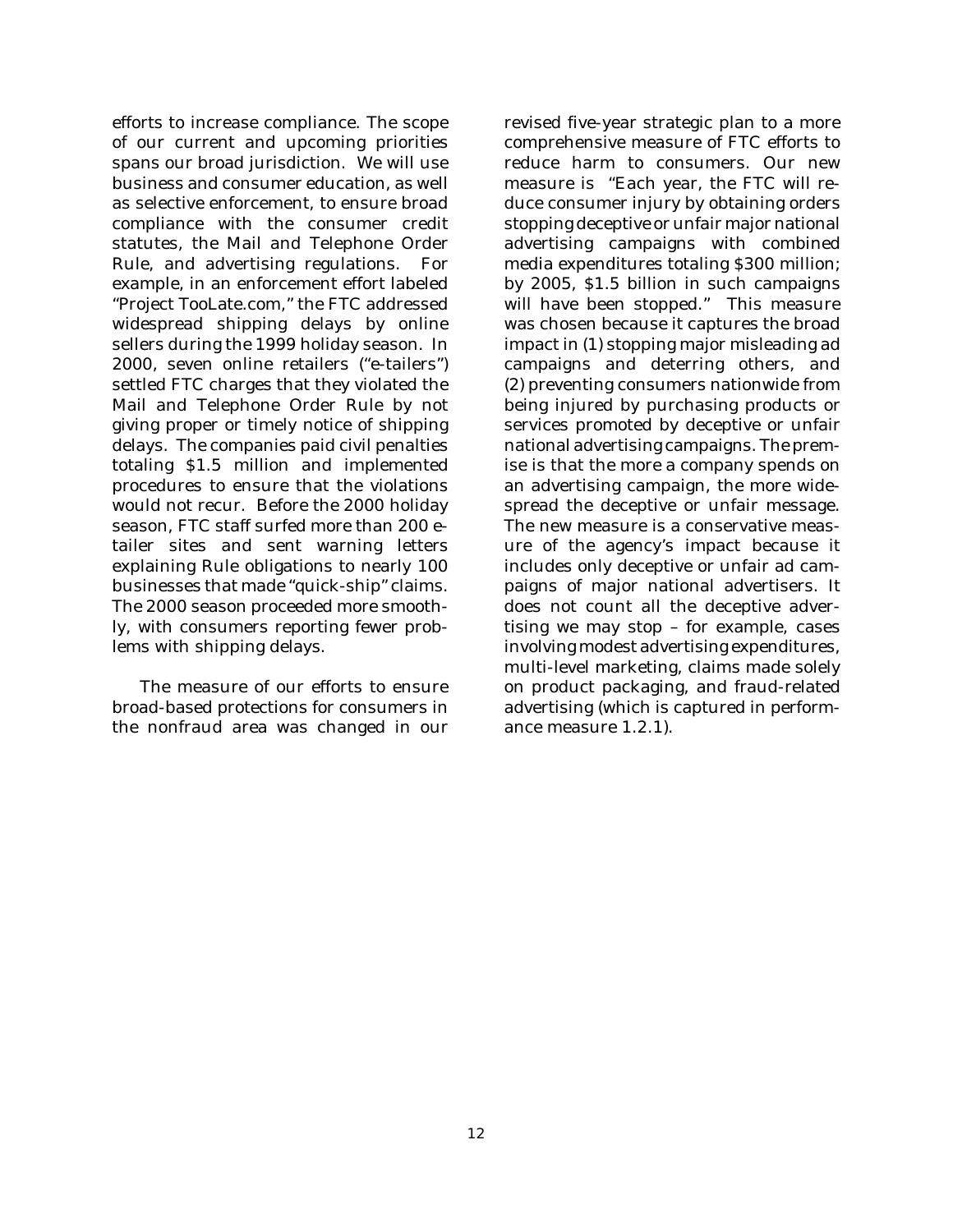## **OBJECTIVE 1.3 PREVENT CONSUMER INJURY THROUGH EDUCATION**

Consumer and business education is the first line of defense against fraud and deception and a top priority of the FTC.

#### *Strategies*

One of the FTC's operating principles is that education and outreach are costeffective ways to prevent consumer injury, increase business compliance, and add an extra dimension to our law enforcement program. Virtually every Consumer Protection effort has an education component, from compliance surfs and law enforcement sweeps to the announcement of new rules and regulations. Through reports, publications, Web sites, media events, speeches, and collaborative activities with other organizations, the FTC reaches tens of millions of consumers and businesses every year.

Our database helps us focus our education efforts on areas where fraud, deception, unfair practices, and information gaps are causing the greatest injury. Consumers are given the tools they need to spot potentially fraudulent and other illegal promotions, and businesses are advised about how to comply with the law. As with our law enforcement, more of our education efforts now involve the Internet. We not only address consumer issues involving the Internet, such as shopping

online, but we also use the Internet as a tool to reach consumers, for example, through our Web sites, online banner public service announcements, and online distribution of "news" consumers can use.

We coordinate with hundreds of private and public partners to provide information about specific promotions, products, and services. In 2000, the FTC was in the lead in organizing the second National Consumer Protection Week, which focused on a public/private campaign to provide information on how to shop safely from home – whether by telephone or mail order, or online. Among our partners were the National Association of Consumer Agency Administrators, the National Association of Attorneys General, the National Consumers League, the American Association of Retired Persons (AARP), the Department of Justice, and the U.S. Postal Inspection Service. The FTC also continues to manage www.consumer.gov and to recruit new agency members to participate in the site, which offers one-stop access to federal consumer information. In the past year, the number of members has grown from 60 agencies at the end of 1999 to 174 today.

### *Performance Measure and Results*

We gauged our impact in the education area by tracking the number of publications we distributed to the public. In 2000, the FTC distributed approximately 11 million publications: 5.4 million print publications and 5.6 million through the con-

> sumer protection Web page on the FTC Web site, making this the first year electronic distribution surpassed print distribution. We exceeded our goal of 8.7 million publications by approximately 2.3 million, due primarily to a 120% increase in the number

| <b>Performance Measure 1.3.1</b><br>Number of education publications<br>distributed to or accessed<br>electronically by consumers. |             |  |  |  |
|------------------------------------------------------------------------------------------------------------------------------------|-------------|--|--|--|
| FY 2000 Target:                                                                                                                    | 8.7 million |  |  |  |
| FY 2000 Actual:                                                                                                                    | 11 million  |  |  |  |

Met or Exceeded:  $\checkmark$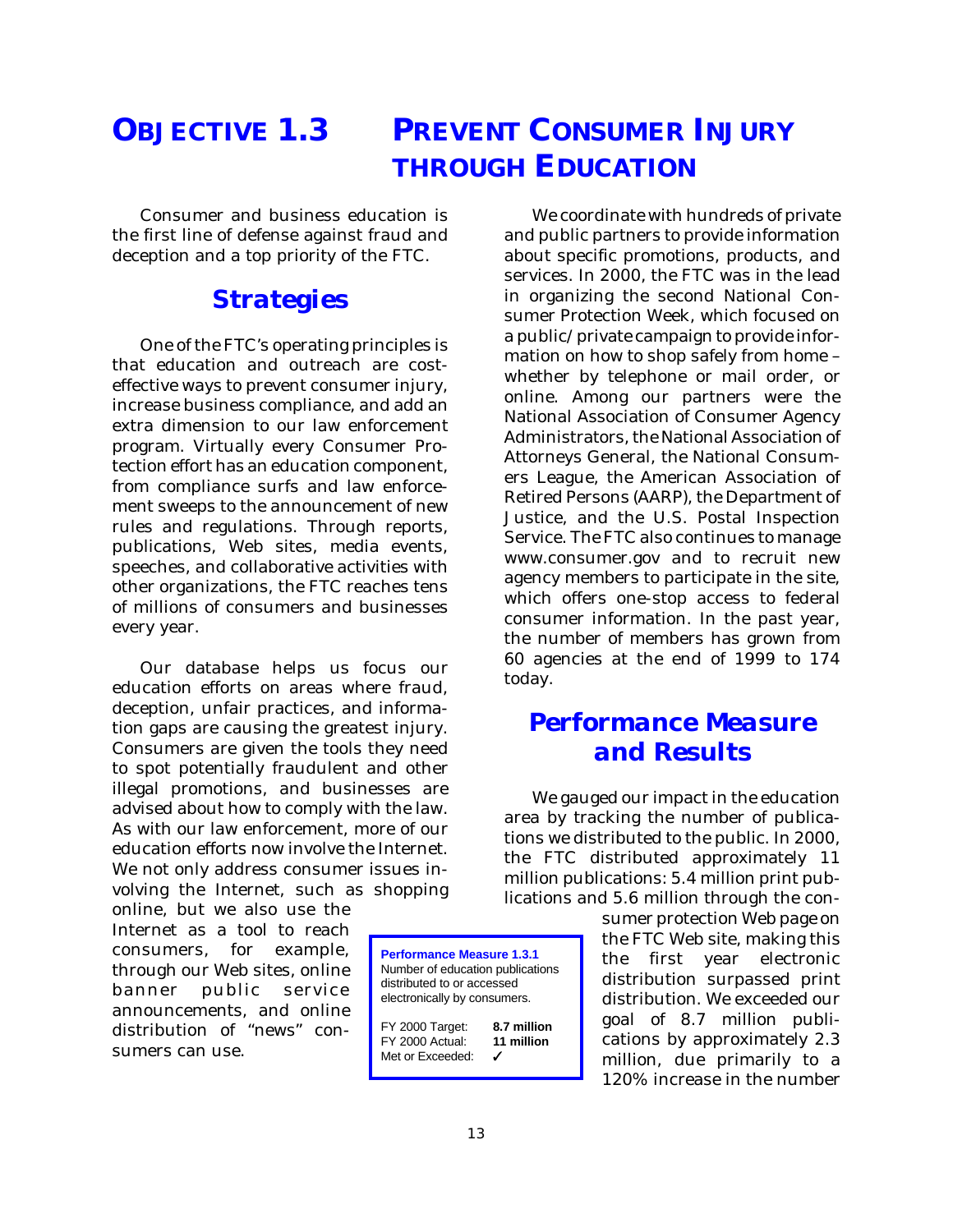of publications accessed online. Our reach nationwide was extended by more aggressive outreach and promotion of FTC materials and our toll-free numbers, including an extensive multimedia campaign on identity theft. We used information from our database to target our education programs to problem areas, such as Internet fraud, children's online privacy, online auctions, day trading, dietary supplements for children, credit reports, and office supply scams. The growing number of telephone calls and the increased use of our Web site demonstrate that our efforts have created a greater awareness of consumer issues. In turn, consumers will, to some extent, be able to protect themselves against fraud and deception in the marketplace.

## *Performance Assessment and Future Trends*

The FTC seeks to alert as many consumers as possible to the telltale signs of fraud, deception, and unfair business practices, and other critical consumer protection issues. Use of the Internet to disseminate information about fraud and technology-related matters is integral to the FTC's education, deterrence, and enforcement efforts and has allowed the agency to reach vast numbers of consumers and businesses quickly, simply, and at low cost. The FTC has been at the forefront of using the Internet to educate and empower consumers. This trend will accelerate in the future.

Our measure of the number of publications distributed is an accurate indicator of our impact in educating consumers, although it does not fully capture the millions of FTC publications distributed by our customers, partners, and the public. As we forecasted, the number of print publications we distribute has declined and the number of publications accessed through the Internet has increased, as more consumers and businesses go online. The difference in the number of publications accessed online in 1996 and 2000 (140,000 versus 5.6 million) tells the story of the Internet's coming of age as a mainstream medium and certainly its importance to any large-scale dissemination effort. Capitalizing on this trend, we will increase our use of the FTC's Web site, www.ftc.gov, and the multi-agency Web site, www.consumer.gov, to efficiently and effectively reach consumers, businesses, law enforcement officials, and the media.

Additionally, the Commission delivered testimony on consumer protection issues to the United States Senate and the United States House of Representatives 16 times during 2000:

- *Solving the Problem of Scholarship Scams: S1465, The College Scholarship Fraud Prevention Act of 1999*, Presented by Sheila Anthony, Commissioner.
- *• Unsolicited Commercial Email*, Presented by Eileen Harrington, Associate Director of Marketing Practices.
- *• Identity Theft*, Presented by Jodie Bernstein, Bureau Director.
- Office Supply Fraud. Presented by Jodie Bernstein, Bureau Director.
- *• Funeral Industry*, Presented by Eileen Harrington, Associate Director of Marketing Practices.
- *Fair Credit Reporting Amendments of 1999*, Presented by Debra Valentine, General Counsel.
- *Online Privacy: Recent Commission Initiatives*. Presented by Jodie Bernstein, Bureau Director.
- *Predatory Lending Practices in the Subprime Industry*, Presented by David Medine, Associate Director of Financial Practices.
- *Privacy Online*, Presented by Robert Pitofsky, Chairman, and all Commissioners.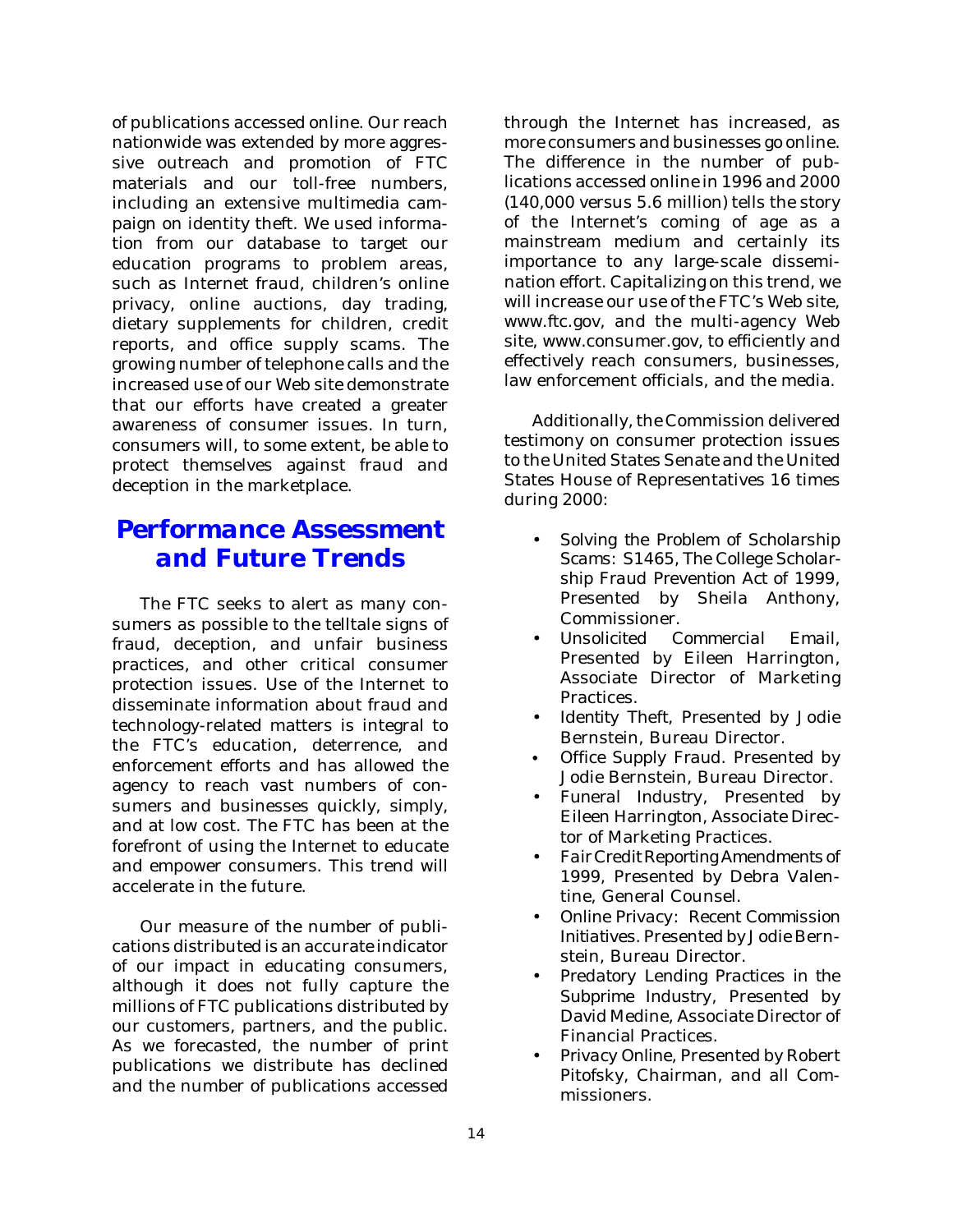- *Online Profiling: Benefits and Concerns*. Presented by Jodie Bernstein, Bureau Director.
- *Proposed Legislation: The Telemarketing Victims Protection Act (HR 3180) and The Know Your Caller Act (HR 3100)*, Presented by Eileen Harrington, Associate Director of Marketing Practices.
- *• Living Trust Scams*, Presented by Elaine Kolish, Associate Director of Enforcement.
- *Identity Theft*, Presented by Jodie Bernstein, Bureau Director.
- *Fraud Against Seniors*, Presented by Rolando Berrelez, Assistant Regional Director, Midwest Regional Office.
- *Identity Theft*, Presented by Jeffrey Klurfeld, Regional Director, Western Regional Office.
- *Identity Theft*, Presented by Betsy Broder, Assistant Director, Division of Planning and Information.

Increasing the visibility of the FTC as the nation's consumer protection champion not only helps consumers better protect themselves, but also encourages consumers to provide the FTC with more and better complaint data. That, in turn, will make our law enforcement and education efforts more effective.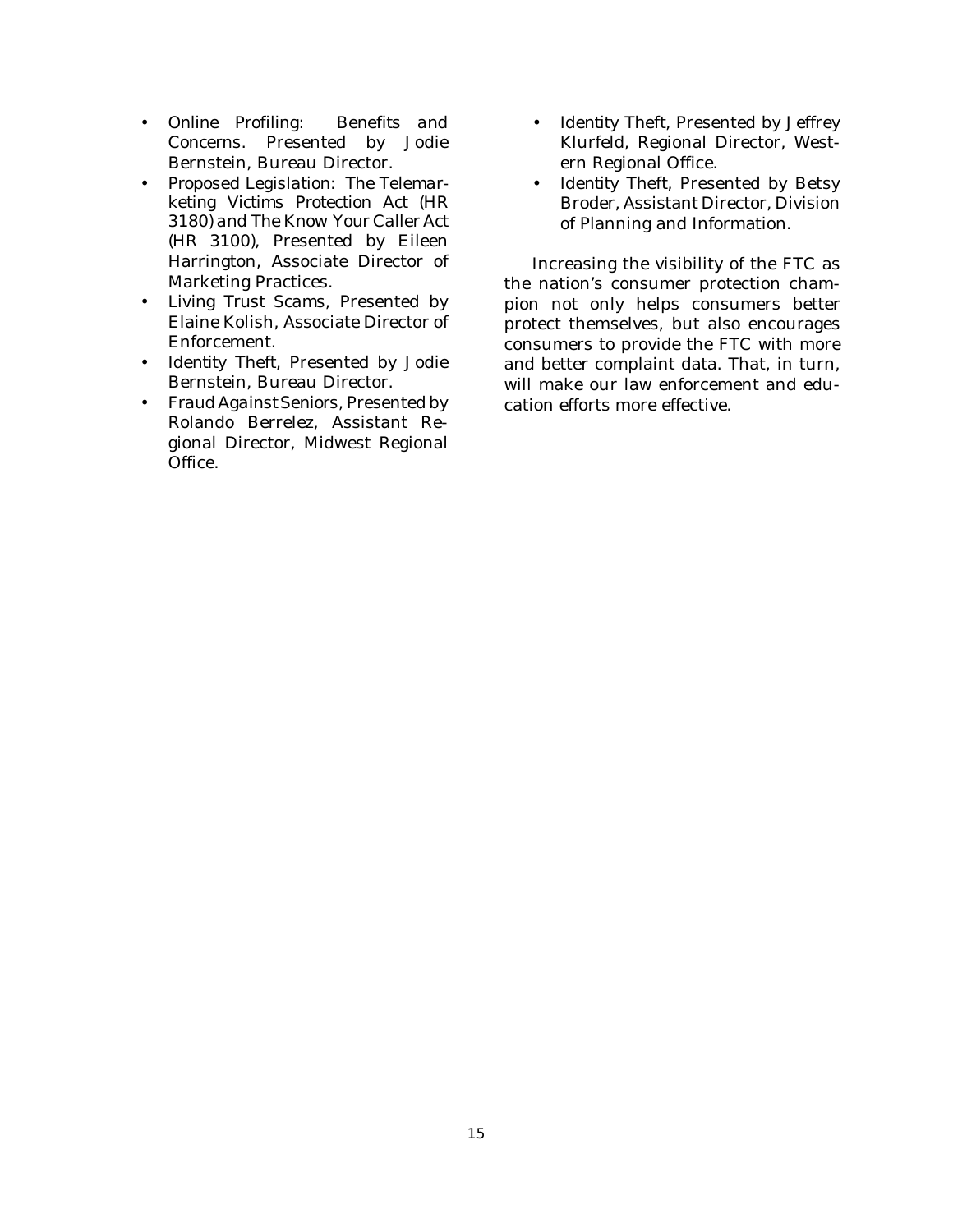# **GOAL 2 PREVENT ANTICOMPETITIVE MERGERS AND OTHER ANTICOMPETITIVE BUSINESS PRACTICES IN THE MARKETPLACE**

Competition among sellers in an open marketplace results in lower prices for consumers, leads to high quality products and services, maximizes consumer choice, and spurs the discovery and development of beneficial new products and services. Anticompetitive mergers, and other practices that diminish competition, deny consumers these benefits. Thus, the FTC's goal is to promote vigorous competition by preventing anticompetitive practices and mergers that would diminish competition. We apply three objectives to achieve this goal.

- Identify anticompetitive mergers and practices that cause the greatest consumer injury.
- Stop anticompetitive mergers and practices through law enforcement.
- Prevent consumer injury through education.

First, we identify anticompetitive mergers and business practices by applying sophisticated economic analysis and conducting thorough factual investigation to distinguish between actions that threaten the operation of free markets and behavior that promotes vigorous competition and advances their operation. This step is critical because in any given circumstance the

activity in question, such as a merger, may be either beneficial – by enabling sellers to be more efficient and pass those savings along to consumers – or harmful – by enabling sellers to reduce the output of their product and raise the price to consumers. Thus, indiscriminate or illconsidered intervention into the marketplace may do more harm than good.

Second, once we identify an anticompetitive merger or business practice, we take enforcement action under the antitrust laws to stop it, either through an administrative challenge or in federal court. In many instances we are able to reach a consent agreement with the affected parties that stops the anticompetitive activity while avoiding litigation.

Third, we seek to prevent anticompetitive activity by educating business and consumers about the antitrust laws. Increased knowledge and understanding on the part of businesses facilitate their efforts to comply with the law. Increased knowledge and understanding on the part of consumers enable them to identify anticompetitive activity more readily and to bring such activity to our attention for possible enforcement action.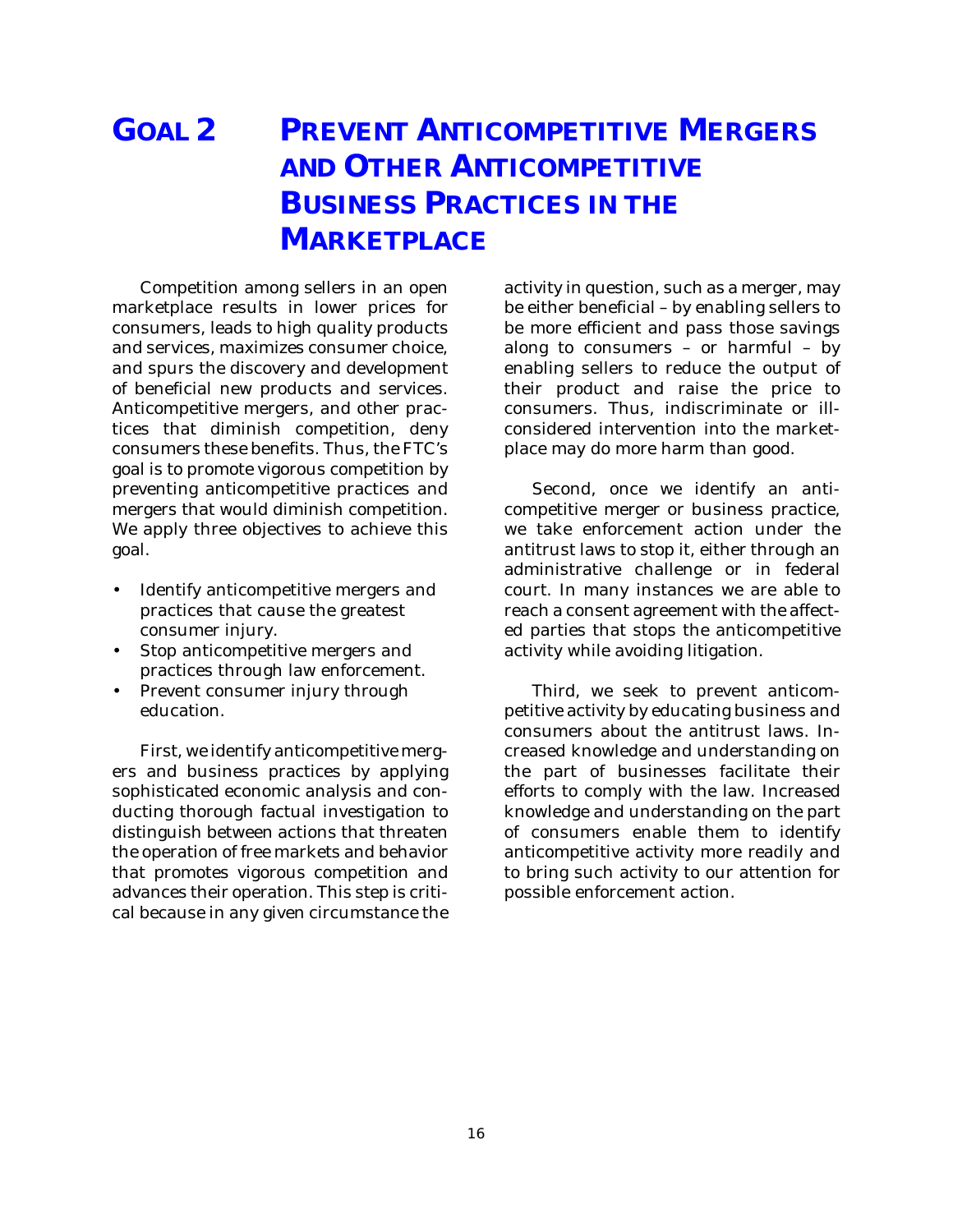# **OBJECTIVE 2.1 IDENTIFY ANTICOMPETITIVE MERGERS AND PRACTICES THAT CAUSE CONSUMER INJURY**

To prevent anticompetitive mergers and anticompetitive business conduct, we must first determine which mergers and business practices are anticompetitive.

#### *Strategies*

To achieve this objective, the FTC (1) identifies the mergers and business practices that should be examined for antitrust consequences, and (2) conducts an inquiry appropriate to the circumstances of each matter to determine whether to pursue enforcement action. As a collateral, but important, aspect of this objective, we try to conduct our inquiry in a way that minimizes any cost or inconvenience to businesses.

The premerger notification requirements of the *Hart-Scott-Rodino (HSR) Act* provide us the primary means for iden-

tifying potentially anticompetitive mergers. The FTC's Premerger Notification Office reviews all filings made for proposed mergers, acquisitions, and joint ventures and performs preliminary antitrust review for every transaction that is filed with the FTC. We work to complete these reviews as quickly and as efficiently as possible, both to conserve our available resources to devote to other work, and to minimize the

delay imposed on businesses as a result of the HSR requirements.

We also use trade press and other news articles, consumer and competitor complaints, hearings, economic studies, and other means to identify potentially anticompetitive conduct that may harm consumers. In particular, we focus on emerging trends in the economy, technology, and the marketplace.

### *Performance Measures and Results*

We measure our success in identifying anticompetitive mergers by the average number of days we devote to reviewing actions reported to us under the HSR premerger notification program. This measure is important because it reflects the efficiency with which we conduct these reviews. When the review of reported actions is completed quickly and efficiently, we conserve available resources that can be devoted to other important activities. In addition, a prompt review

> better serves economic growth, because it allows businesses to proceed with mergers and acquisitions that pose no antitrust issues with minimal delay.

> Despite a high volume of reported transactions, we continued our emphasis on expediting our preliminary reviews. We established as a goal an average review time of 20 days for transactions reported under HSR, even though the

statute generally permits 30 days for our review. We were able to exceed that goal in 2000, completing our review of HSRreported actions in an average of 18 days, an improvement of one day over 1999.

**Performance Measure 2.1.1** Average number of days for review of HSR-reported transactions. FY 2000 Target: **20 days** FY 2000 Actual: **18 days** Met or Exceeded:  $\checkmark$ 

**Performance Measure 2.1.2** Number of nonmerger investigations opened per year. FY 2000 Target: **45 - 70** FY 2000 Actual: **25**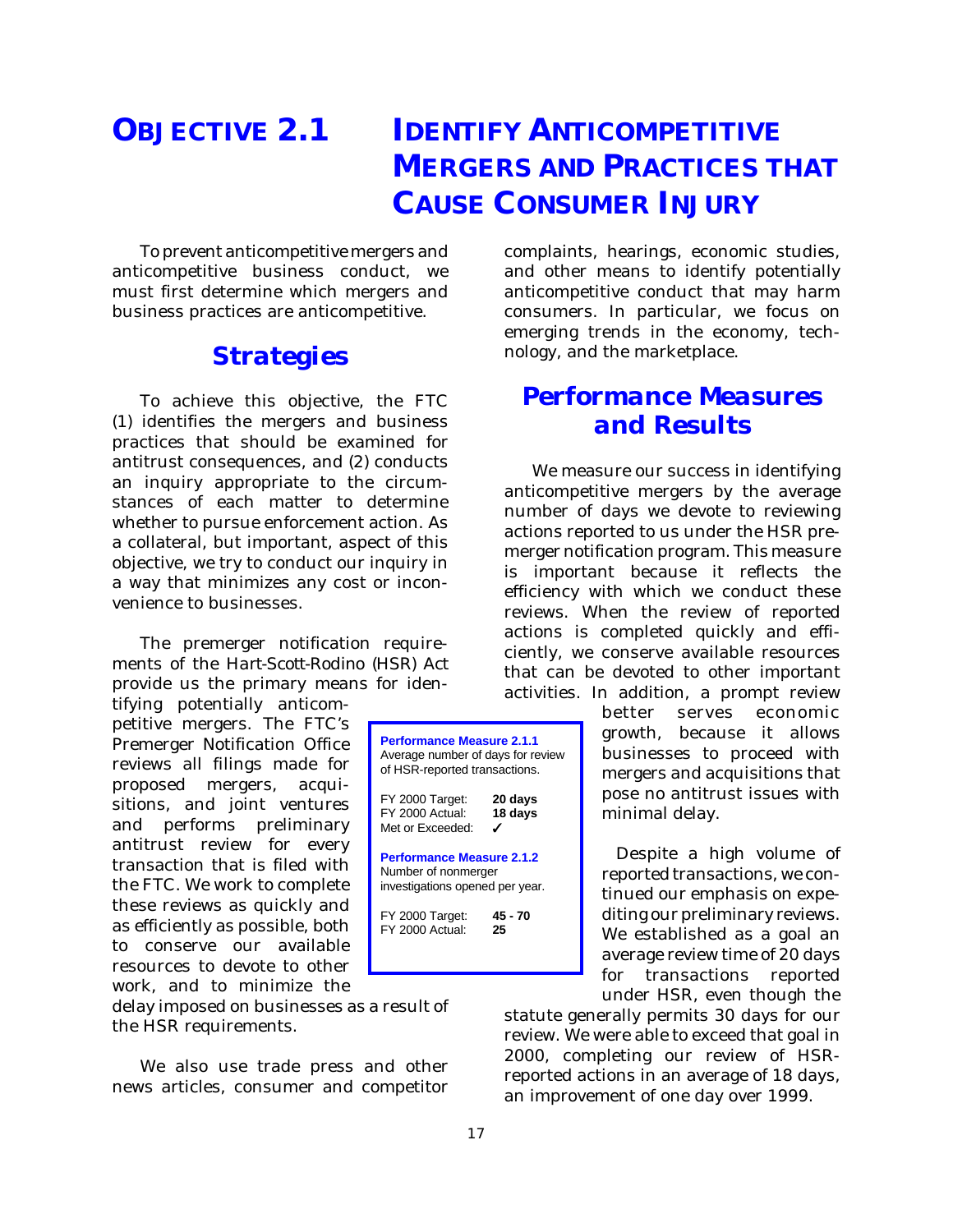In 2000, we received notification of 4,926 proposed transactions in accordance with the HSR notification and filing requirements, an increase of approximately 6% over 1999. This volume of transactions reflects the increasing merger activity that has been taking place over the past decade. The number of reported transactions in 2000 represents a more than threefold increase over the number of reported merger transactions in 1991. In addition, the total dollar value of mergers reported in 2000 was \$2.99 trillion, representing an increase of 63% over 1999, and an increase of 1769% since 1991.

Mergers reported under the *HSR Act* vary tremendously in their complexity and potential anticompetitive effect. We continue to review and prepare an analytical summary of each reported transaction. In most cases, the agency can make a reasonable judgment about whether a merger has the potential to be anticompetitive or not within a few days of filing, simply by reviewing these analyses, based on materials filed with the HSR notification. The agency's Merger Screening Committee, comprising senior officials of the Bureaus of Competition and Economics, reviews those transactions that raise more difficult questions. If the Committee determines that more information is needed in a matter, it calls for a more extensive investigation, often including the issuance of a request for additional information ("second request") from the parties.

In 2000, the Antitrust agencies allowed more than 97% of the reported transactions to proceed by the end of the statutory 30-day waiting period, with more than 70% having been granted early termination of the statutory waiting period. Of the 4,926 transactions, we opened 211 investigations and issued second requests in 43 to obtain information to assist the attorneys and economists in conducting their investigations.

We also measure our success in identifying anticompetitive practices that cause consumer injury by counting the number of nonmerger investigations opened during the year. This measure directly reflects our enforcement activity. While we do not take enforcement action in every matter we investigate, because we often conclude that the practice in question is not anticompetitive, it is axiomatic that a thorough investigation always precedes any order to a business that it must "cease and desist" a particular anticompetitive activity.



#### **Dollar Value of Merger Transactions**

We established a goal of opening 45 to 70 nonmerger investigations over the course of the year. While we continue to believe that this goal is ordinarily a reasonable one, extraordinary circumstances – that is, the overwhelming crush of merger activity during the year – required us to reallocate resources in such a way that this goal could not be met in 2000. As noted, our merger review must take place within statutorily mandated time periods, permitting no discretion to balance the workload with other priorities. Despite the necessity of moving substantial resources from nonmerger to merger activity to meet and exceed statutory merger review deadlines, we were able to open 25 nonmerger investigations in 2000.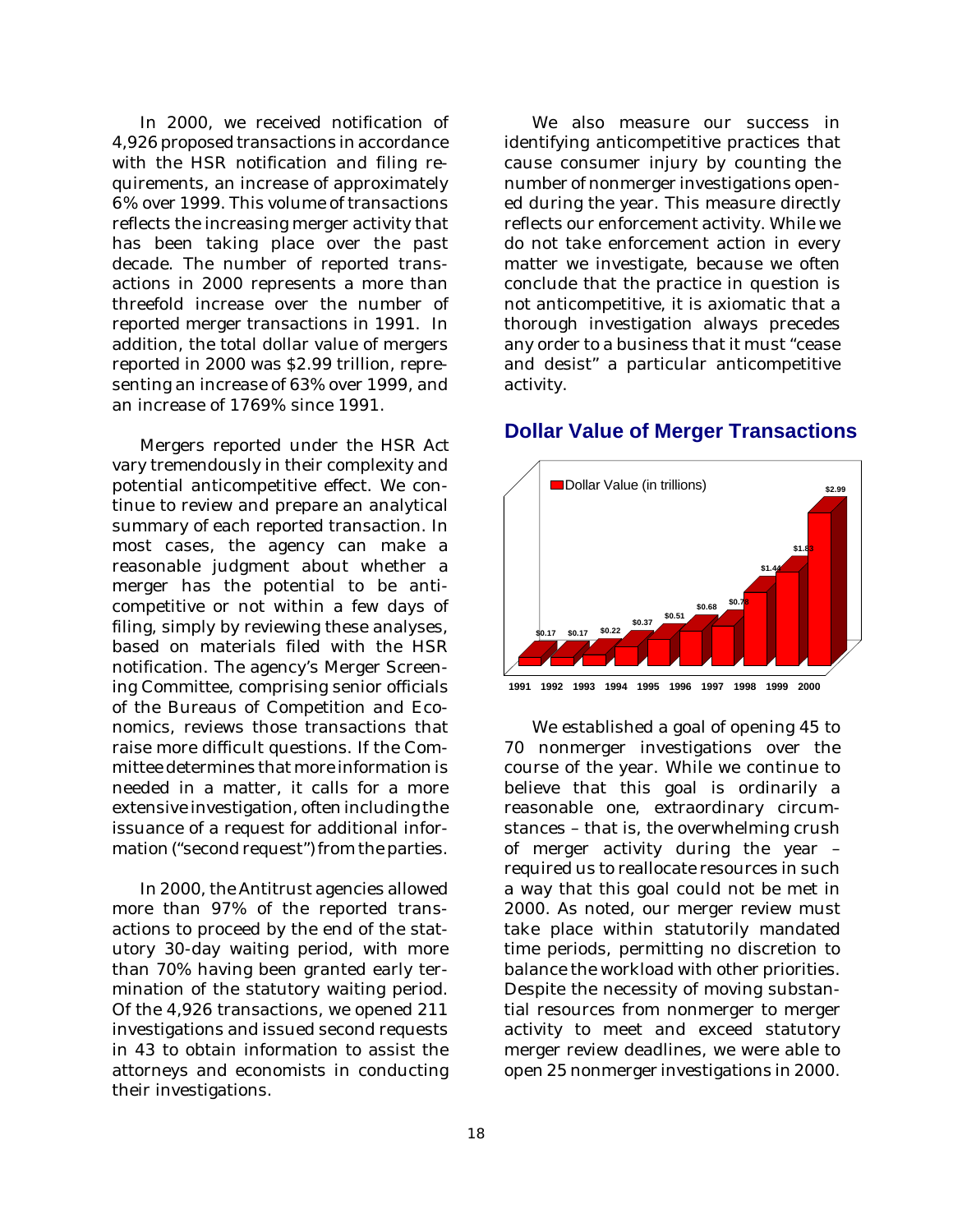### *Performance Assessment and Future Trends*

We were able to exceed our goal on the average review time for HSR-reported transactions, improving on our performance from 1999. While our performance in this area remains important, we are replacing this performance measure beginning in 2001 with a measure that more directly relates to the core objective. Prompt review of HSR filings is important in that it helps to reduce the burden on businesses that are required to delay merger transactions pending antitrust review. We believe that the structured review process we have put in place to assess transactions will enable us to continue to do so as quickly and efficiently as possible, and this will remain among our highest priorities. However, because a primary focus of Objective 2.1 is to determine which of the many merger transactions we encounter is likely to cause consumer injury – and therefore warrants investigation – we have developed a more targeted performance measure.

Beginning in 2001, we will measure the percentage of matters involving a second request that result in enforcement action, with a goal of approximately 50%. A percentage significantly below that level may suggest that we are targeting enforcement resources ineffectively by investigating too many competitively benign transactions (and unduly burdening businesses as a result), while a percentage significantly above that level may suggest that we are focusing too narrowly and thus potentially allowing problematic transactions to go forward without sufficient review. Success on this measure will benefit consumers by targeting resources on the transactions most likely to have harmful anticompetitive effects.

We continue to be concerned with the importance of identifying anticompetitive conduct in the marketplace. Although we did not meet our goal on this performance measure, two factors limited our ability to do so. First, the record-setting pace of corporate mergers and acquisitions accelerated further in 2000, both quantitatively (number of filings) and qualitatively (complexity of transactions). The agency investigated many mergers that raised anticompetitive issues in multiple product and geographic markets and involved highly technical or specialized goods and services. This merger activity demanded a disproportionate share of the resources available to our Maintaining Competition Mission and necessarily diverted resources from nonmerger enforcement. Second, of the resources remaining for nonmerger investigation and enforcement, we devoted a substantial proportion to the advancement and conclusion of cases that were already underway. Our resulting accomplishments, not reflected in the number of new investigations opened, included 14 consent orders involving a broad range of consumer goods markets, including pharmaceuticals, compact discs, spices, women's shoes, and health care. Moreover, we devoted significant resources to pretrial litigation in the *Mylan Laboratories* matter, which led to a settlement after the close of 2000 resulting in \$100 million in consumer redress – a direct, tangible return to consumers that substantially exceeds the entire annual cost of our Maintaining Competition Mission. In the future, we expect to reestablish the balance in merger and nonmerger activity, which we believe will result in a return to historic levels of nonmerger investigation initiations.

In addition to achieving these specific performance goals, we continue our work to accomplish this objective through activities designed to improve our understanding of those market situations where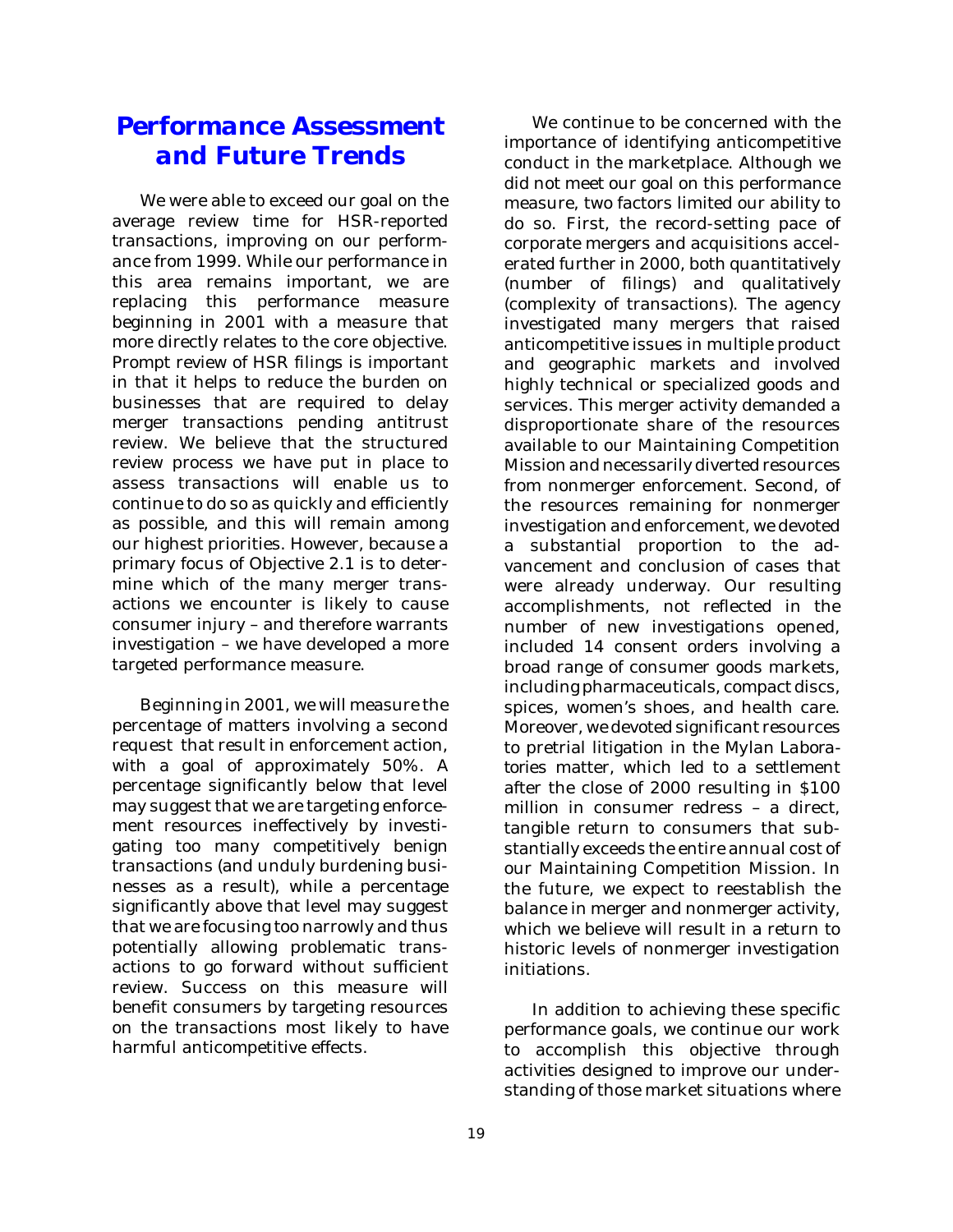antitrust activity could lead to a more competitive market. In 2000, we conducted workshops relating to two current antitrust topics, slotting allowances and business-to-business ("B2B") electronic marketplaces. The learning derived from these workshops, as well as from economic research on various competition issues,

will provide a foundation for future enforcement initiatives. During 2001, we will work to develop new ways to identify possibly anticompetitive mergers that may not be subject to filing under HSR in light of the raised filing thresholds effective this year.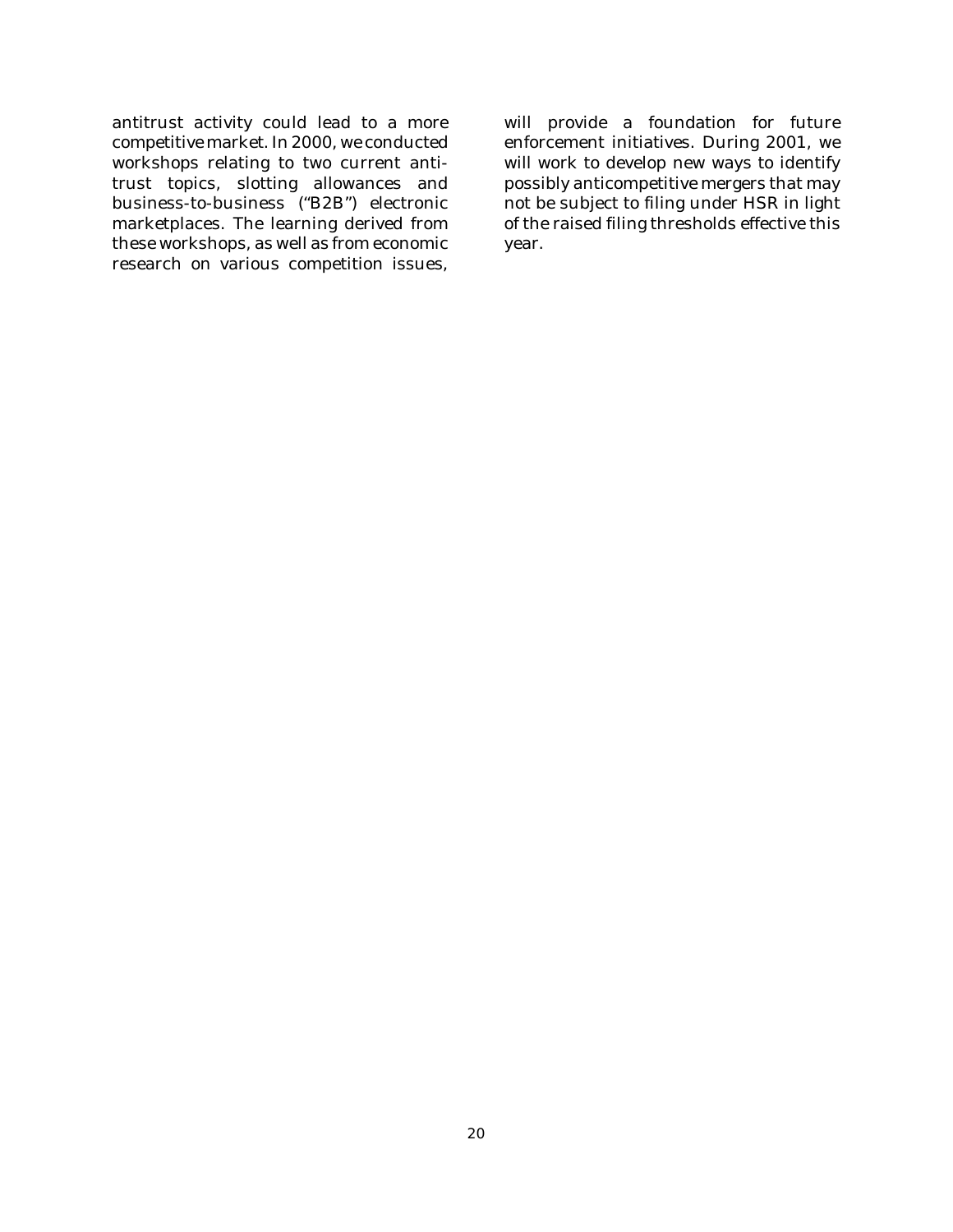# **OBJECTIVE 2.2 STOP ANTICOMPETITIVE MERGERS AND PRACTICES THROUGH LAW ENFORCEMENT**

Law enforcement represents the most direct method by which the Commission pursues its goal of preventing anticompetitive mergers and anticompetitive business practices.

#### *Strategies*

To stop suspect mergers and practices through law enforcement, our preferred strategy – that is, the most effective and cost-efficient strategy – is to prevent such mergers before they occur. We implement this strategy primarily through our authority to seek injunctive relief under Sec-

tion 13(b) of the Federal Trade Commission Act. Often we are able to resolve a competitive problem through consent proceedings without having to seek such an injunction. Where injunctive relief is inappropriate or unavailable, we may rely on our administrative remedial powers to seek to restore competition lost as a result of a merger that could not be prevented. Whether achieved by consent or in an administrative proceeding, the principal remedy is the divestiture of assets sufficient to preserve or restore competition. We have also employed conduct remedies where appropriate.

| <b>Performance Measure 2.2.1</b><br>Positive outcome of cases brought by<br>FTC due to alleged violations.       |                                 |  |  |
|------------------------------------------------------------------------------------------------------------------|---------------------------------|--|--|
| FY 2000 Target:<br>FY 2000 Actual:<br>Met or Exceeded:                                                           | 80%<br>95%                      |  |  |
| <b>Performance Measure 2.2.2</b><br>Dollar savings for consumers<br>resulting from FTC actions.                  |                                 |  |  |
| FY 2000 Target:<br>FY 2000 Actual:<br>Met or Exceeded:                                                           | \$500 million<br>\$2.98 billion |  |  |
| <b>Performance Measure 2.2.3</b><br>Average time, in months, from<br>proposed consent orders to<br>divestitures. |                                 |  |  |
| FY 2000 Target:<br>FY 2000 Actual:<br>Met or Exceeded:                                                           | 9 months<br>4 months            |  |  |

assessment of the illegality of the activity in question, and (2) comprehensive preparation for litigation before an Administrative Law Judge or in federal court. While we frequently resolve matters through settlement (or, in the case of mergers, through the parties' abandonment of the anticompetitive transaction), our ability to do so depends in large measure on our preparedness to achieve the needed result thorough litigation, if necessary.

In addition, when resolving anticompetitive mergers and practices through settlement, we place increasing emphasis

on crafting remedies that will successfully eliminate the anticompetitive effects of the activity in question, and do so in a timely fashion.

We employ our law enforcement authority to stop anticompetitive mergers and practices both directly and indirectly. Through direct legal challenges to specific anticompetitive transactions, we save consumers millions of dollars annually by preventing such transactions from taking place or by arranging for restructuring of the transaction to eliminate the anticompetitive effects.

To accomplish this objective, we emphasize (1) thorough investigation, as well as sophisticated legal and economic analysis to ensure we reach an accurate

In addition, such challenges indirectly serve our objective by serving as legal precedent and establishing an effective, visible law enforcement presence. This deterrent effect prevents many anti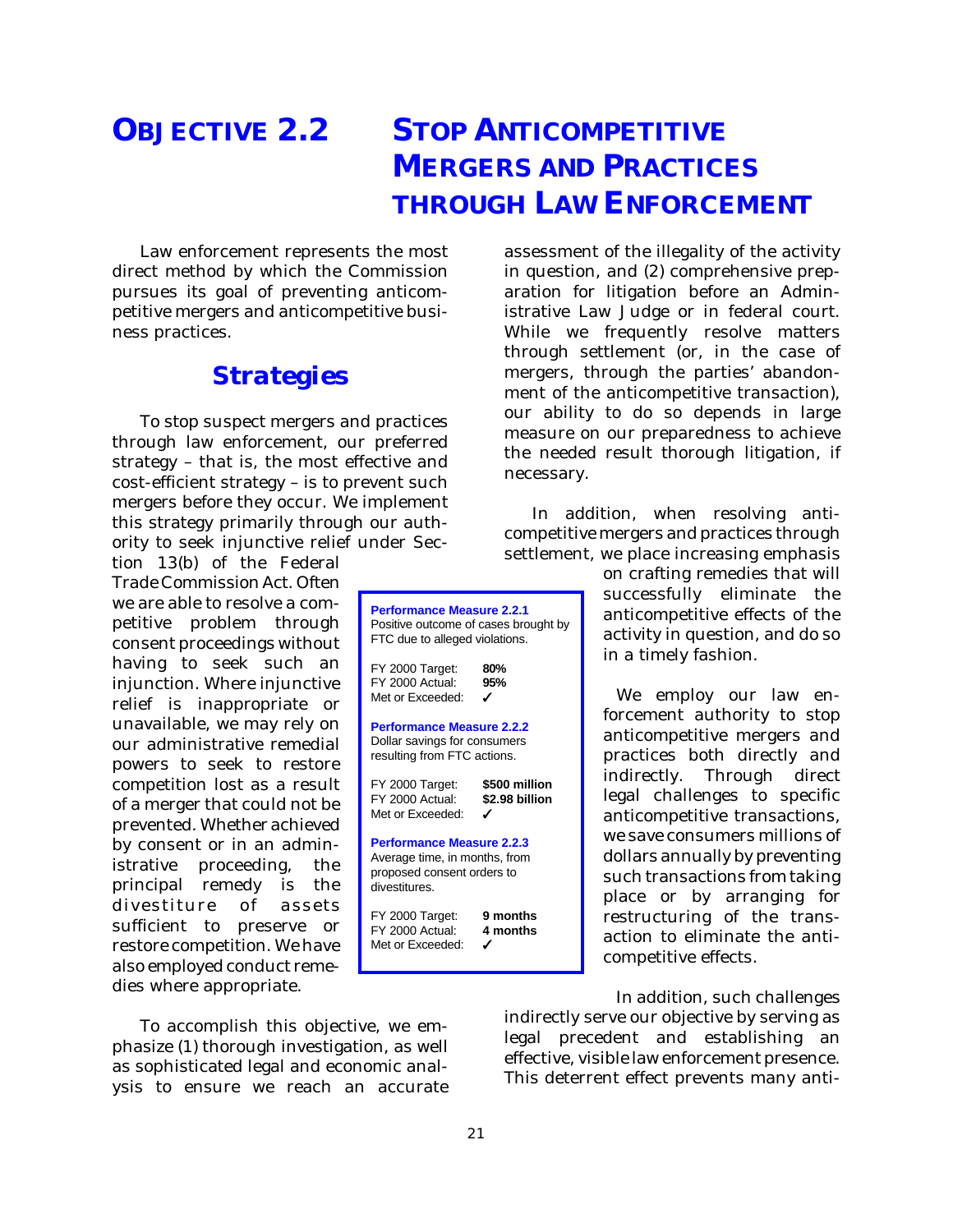competitive mergers and acquisitions from even being proposed.

Another part of our strategy is to study and evaluate the remedies used in antitrust cases, particularly divestiture orders used to resolve merger cases. This ongoing process focuses in particular on what makes divestiture orders most effective in preserving or restoring competition, and on how to expedite the completion of curative divestitures.

We are continuing to refine and improve our skills in litigation, economic analysis, and negotiation through ongoing training for staff.

Finally, we try to ensure that administrative litigation and adjudication reach a timely resolution.

#### *Performance Measures and Results*

We measure our success in stopping anticompetitive mergers and practices through law enforcement by the percentage of successful outcomes in enforcement actions. This measure is important not only because it directly reflects whether we stopped, or failed to stop, the anticompetitive mergers and practices we challenged, but also whether we are effectively utilizing the limited resources available to the agency.

We established as a goal a positive outcome in 80% of the enforcement actions brought by the agency to challenge anticompetitive mergers or practices. Positive outcomes include abandonment of an anticompetitive transaction following an FTC challenge, a consent agreement to resolve antitrust concerns, or a successful challenge in court. A negative outcome occurs when parties refuse to settle antitrust concerns raised by the agency and

we are unsuccessful in obtaining relief through the courts. We were able to significantly exceed our goal in 2000, reaching a successful settlement agreement or persuading parties not to proceed with an anticompetitive acquisition in approximately 95% of the matters we challenged. The Commission approved 32 proposed consent orders in 2000. In addition, parties to proposed mergers abandoned their transactions in nine instances following our investigation.

We established as another goal direct dollar savings to consumers of at least \$500 million as a result of our prevention of anticompetitive mergers that would have raised prices by that amount. In calculating these savings, we take into consideration the size of the markets involved, the percentage increase in price that would likely have resulted from the merger, and the likely duration of the price increase.<sup>1</sup> We exceeded our goal by a wide margin in 2000, preventing mergers that would have cost consumers \$2.98 billion had they been allowed to proceed.

We also established as a goal a reduction of the average time needed to complete divestitures required by consent

<sup>&</sup>lt;sup>1</sup>We derive these estimates from a thorough analysis of company documents and detailed pricing data, which FTC attorneys and economists routinely conduct as part of their investigations. In some cases, the available information allows us to estimate with specificity the extent to which prices would rise as a result of an anticompetitive merger. Where we do not have such definitive information, we conservatively estimate that an anticompetitive merger would lead to a price increase of at least one percent absent enforcement action, lasting for two years. The methodology used is explained in the analytical guidelines used by the FTC and the Department of Justice for the analysis of horizontal mergers. See U.S. Dept. of Justice and Federal Trade Commission, Horizontal Merger Guidelines §§ 1.1, 1.2.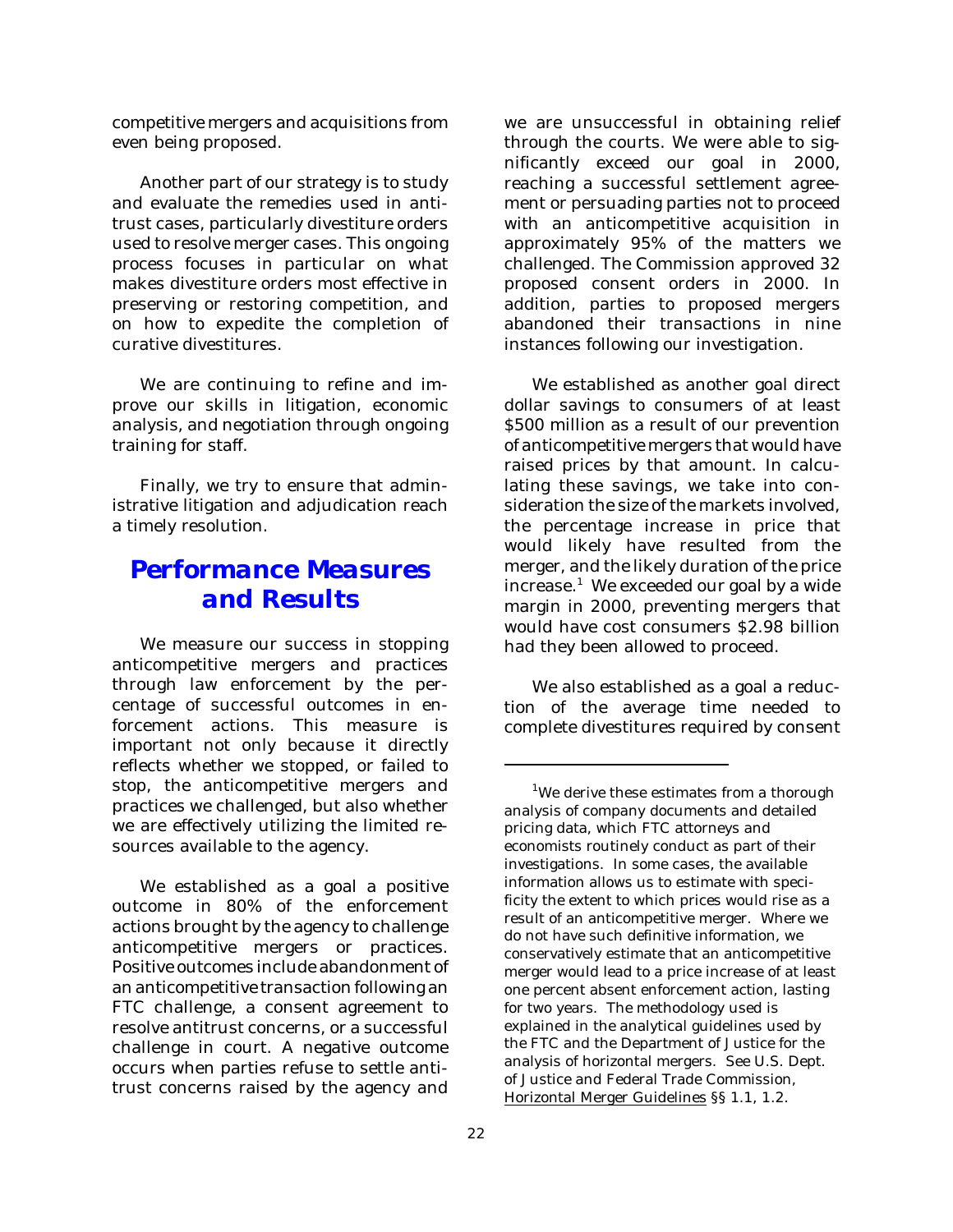orders, down from an average of 15 months in 1996 to nine months in 2000, from approval of a proposed consent order to completion of the divestiture. This measure is important because delay in the divestiture of assets that are the subject of a consent decree often results in a decline in the competitive viability of the assets. To avoid delay, we seek either "up-front" purchase and sales agreements or divestiture orders that limit the time in which divestiture relief is accomplished to the minimum necessary. As a result, we exceeded our goal, ensuring the completion of needed divestitures in an average of four months in 2000.

### *Performance Assessment and Future Trends*

In 2000, we achieved a positive out-come in approximately 95% of the challenges initiated by the agency (e.g., court orders in litigated cases and negotiated settlements), exceeding by a significant margin our goal of an 80% success rate. This level of success was due, in part, to the high percentage of our cases that were resolved through consent agreement in 2000. However, we realistically do not expect to succeed in every litigated case. A law enforcement agency that prevails in every litigated matter may do so because it pursues only the cases that are easiest to win. Enforcement authorities such as the FTC should not shy away from difficult cases, which are not uncommon in antitrust law. The FTC will continue to bring law enforcement actions where it has reason to believe that the merger or practice in question is illegal and harms consumers, even where litigation risks may exist. Thus, in years in which litigated cases make up a larger proportion of the total number of resolved cases, our success rate may be closer to the target of 80%.

\$500 million in consumer savings through the prevention of anticompetitive mergers by a factor of six, achieving savings of an estimated \$2.98 billion in 2000. Because the amount of consumer savings achieved in any one year is dependent on the size and nature of transactions proposed as well as the agency's performance in enforcing the antitrust laws, the amount of savings in 2000 may not be typical (due to the size and scope of several major mergers that we reviewed). However, based on our first year of measuring consumer savings for GPRA, we expect the amount of consumer savings resulting from the FTC's antitrust enforcement activity to remain high. Therefore, we believe it is appropriate to raise our merger goal to an average of \$800 million in consumer savings per year for the years beginning in 2001. We caution, however, that changes in the pattern of corporate merger activity may result in different outcomes on this performance measure, notwithstanding continued strong agency performance.

We exceeded our performance goal of

We also substantially exceeded our performance goal by accomplishing divestitures within an average of four months, compared to the goal of nine months. Based on our increased knowledge of the importance of accomplishing divestitures quickly and policy changes aimed at achieving that result, we expect that the average time required to complete divestitures will continue to be substantially less than nine months.

While our performance in achieving divestitures in a timely fashion remains important, we are replacing this performance measure beginning in 2001 with a measure relating to our performance on nonmerger enforcement. We believe that the policies and practices put in place in recent years to expedite divestitures are now well-established and accepted, and that divestitures will thus continue to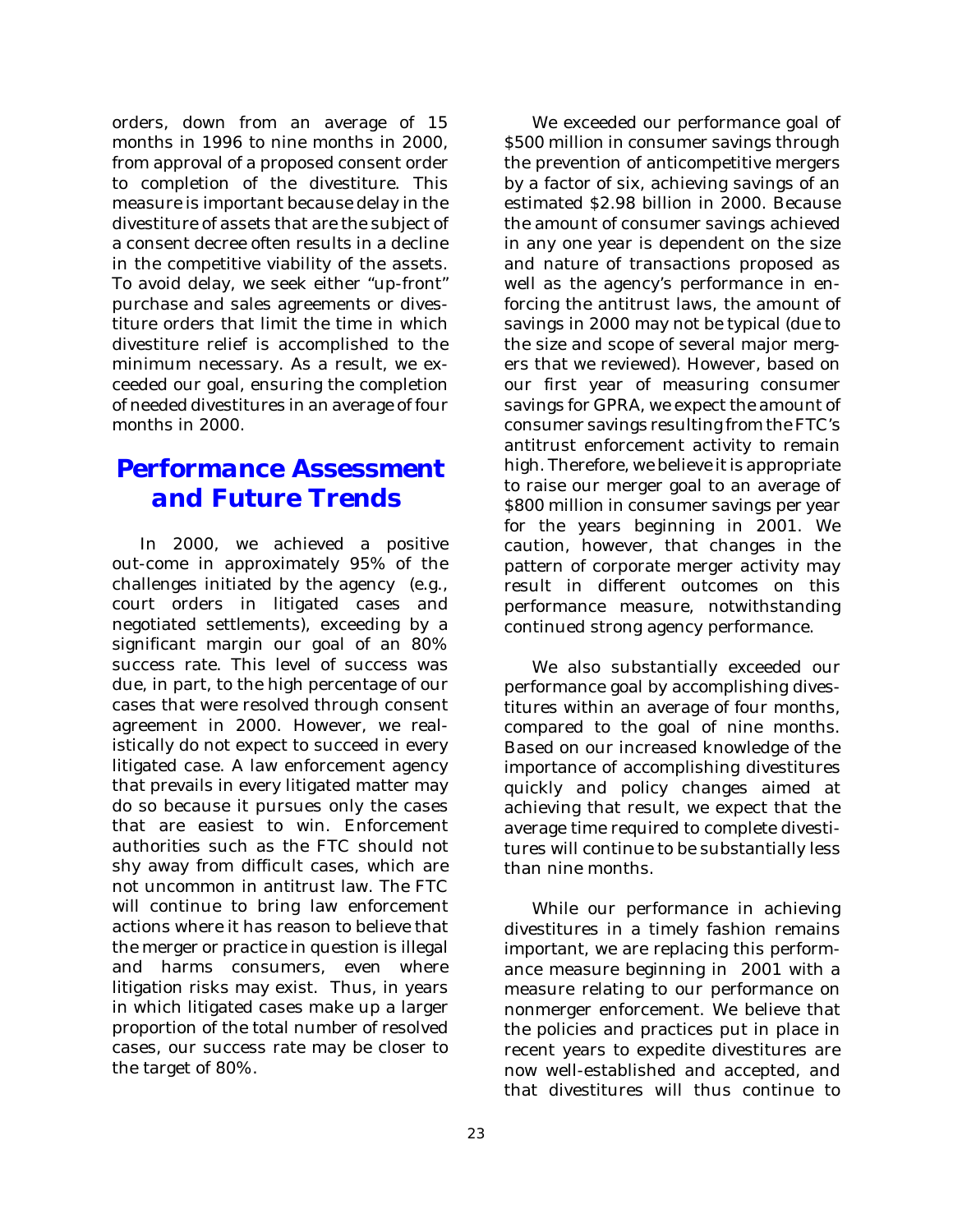occur in a timely fashion. This will continue as a priority. To assist in focusing our attention on nonmerger enforcement, we will begin in 2001 to measure consumer savings resulting from nonmerger enforcement activities. We will base the savings estimates on industry and company data obtained in our investigations. In cases where it is not possible to measure directly the amount of consumer savings resulting from enforcement action, we will conservatively use a "default" estimate of 1% of the amount of sales in the affected market(s) for one year. Most often, the cost to consumers from anticompetitive activity exceeds 1% of the amount of sales, and the anticompetitive effect may continue well beyond one year in the absence of enforcement action. Based on recent years' activity, we believe it is appropriate to set a nonmerger goal at an average of \$200 million in consumer savings per year for the years beginning in 2001. Again, we caution that differences in available opportunities presented, particularly those relating to the size of the affected markets, may result in different outcomes on this performance measure, notwithstanding continued strong agency performance.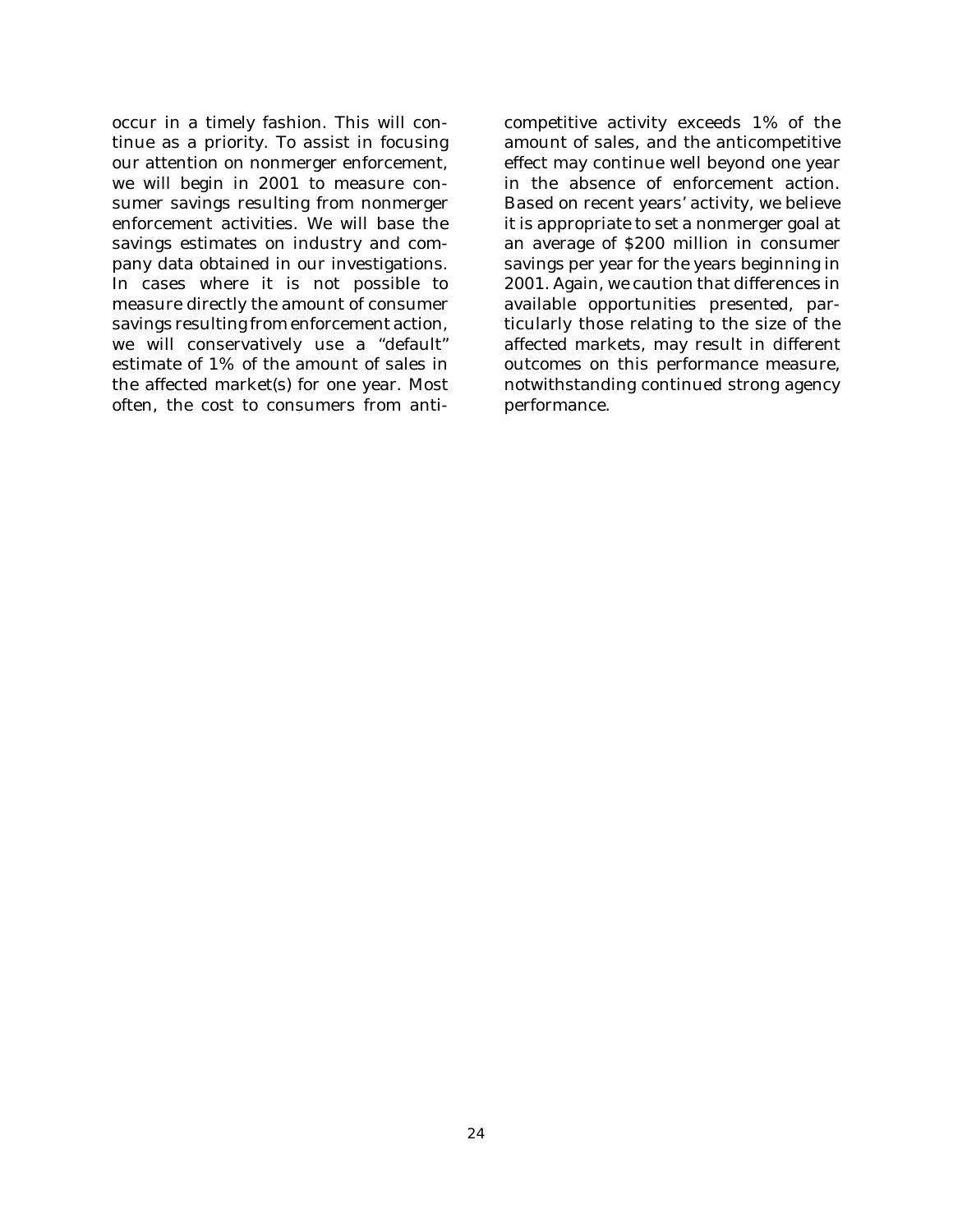# **OBJECTIVE 2.3 PREVENT CONSUMER INJURY THROUGH EDUCATION**

In addition to its law enforcement activity, the FTC seeks to enhance understanding of the operation of the marketplace by educating the business community about the antitrust laws.

#### *Strategies*

We pursue this objective through guidance to the business community; outreach efforts to Federal, state and local agencies, business groups and consumers; develop-

ment and publication of antitrust guidelines and policy statements; and speeches and publications. Through these mechanisms, we publicize the antitrust law and our enforcement intentions, with the likely result of deterring future anticompetitive behavior.

Our enforcement program is made more effective by public awareness of what factors are likely to be challenged as law violations. Through public releases of

Commission decisions in various media such as press releases, Web page publications, and speeches, the public facts underlying Commission actions provide bases for companies to evaluate the likelihood that other transactions would likely face challenge.

As a complement to our enforcement activity, we also advise other state and federal government officials about the possible effect that various regulatory proposals may have on competition in the relevant marketplace.

# *Performance Measures and Results*

Our success in educating the business community about the antitrust laws is also determined in part by the timeliness with which we provided needed advice. Accordingly, one measure in accomplishing this objective is the length of time required to provide advisory opinions related to issues in the health care industry, an industry

> that has experienced fundamental changes in the way it delivers services to consumers over the past decade. We set a goal of providing such advisory opinions within 90 days of our receipt of a request, and we exceeded that goal by providing advisory opinions in an average of 84 days.

*Performance Assessment and Future Trends*

We were able to meet one performance goal – receiving and incorporating stakeholder comments on a proposed customer survey – and to exceed the other performance goal – providing advisory opinions relating to health care within 90 days of receipt of a request. Based on our experience in working with these performance goals, we believe that somewhat different measures of our performance would better reflect our efforts in this area. While it remains important to render advisory opinions in a timely fashion, we currently receive relatively few requests for such opinions. In addition, we have concluded

**Performance Measure 2.3.1** Identify and survey FTC "customers"

**Performance Measure 2.3.2** Average number of days to issue advisory opinions in health care area.

FY 2000 Target: **90 days** FY 2000 Actual: **84 days**

FY 2000 Target: incorporate input FY 2000 Actual: incorporated

input

in the marketplace.

Met or Exceeded:

Met or Exceeded: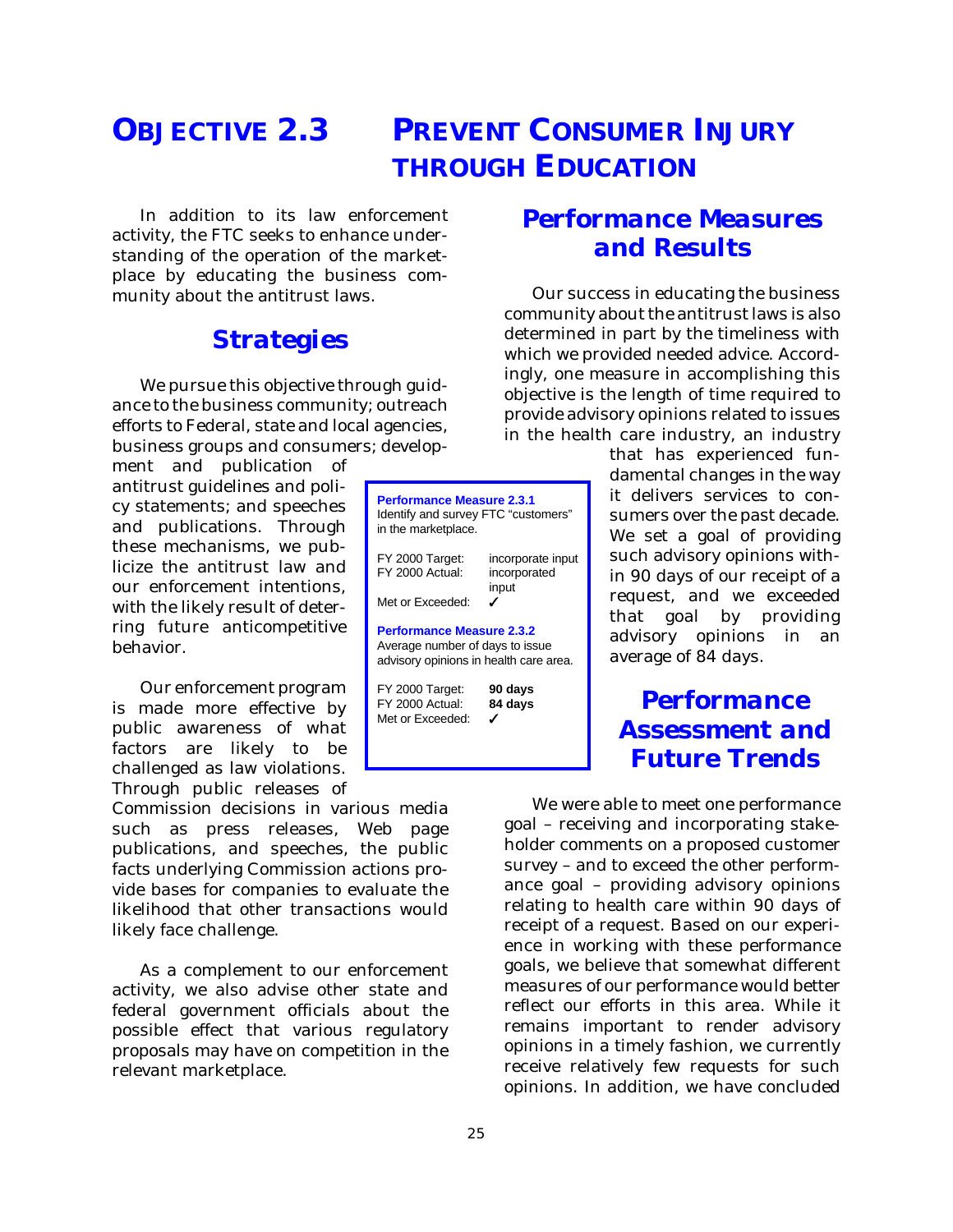that the consumer survey we have been working to develop would not likely be a powerful instrument to determine the effectiveness of our outreach efforts, particularly in the absence of baseline data.

 Our new measures for this Objective will more directly reflect our impact on preventing consumer injury through education and outreach to the public. The Commission increases awareness of antitrust law through guidance to the business community; outreach efforts to Federal, state and local agencies, business groups and consumers; development and publication of antitrust guidelines and policy statements; and speeches and publications. Through these mechanisms, the Commission publicizes the antitrust law and our enforcement intentions, with the likely result of deterring future anticompetitive behavior. We believe that measuring these efforts would more directly reflect our success in educating our major constituent groups. In addition, the extent to which the public is aware of our mission and our policies – as reflected by "hits" on relevant material on the FTC's Web site – will effectively capture our success in preventing consumer injury through education. We are currently evaluating the relevant data for 2000 to establish appropriate performance goals for the years beginning with 2001. For example, in 2000, we worked to educate the public in the following ways:

! The FTC conducted a workshop on business to business ("B2B") electronic marketplaces, which use the Internet to electronically connect businesses with each other, primarily for purposes of buying and selling a wide variety of goods and services. The agency also issued a report on this subject that includes a description of various facets of B2B marketplaces and the efficiencies they may provide, and outlines

a framework for understanding how to answer traditional antitrust questions in the context of new B2B technology. The Commission also completed its review of the Covisint joint venture among five automotive manufacturers – General Motors Corp., Ford Motor Co., DaimlerChrysler AG, Renault SA, and Nissan – and two information technology firms – Commerce One, Inc. and Oracle Corporation – to operate an Internet-based B2B providing services to firms in the automotive industry supply chain.

- ! The FTC, in an effort for staff to better assess the competitive impact of slotting allowances, held two workshops for interested parties to exchange views on this subject. Slotting allowances are lump-sum, up-front payments from a manufacturer or producer to a retailer to have a new product carried by the retailer and placed on its shelf. The agency continues to study this subject.
- ! Our Premerger staff handled approximately 41,000 telephone inquiries from the public, primarily concerning interpretation of the statute and the HSR rules. Staff estimates that at least half of these inquiries related to issues of reportability.
- ! The Commission assisted the public through written guidance, such as the Premerger Rules, formal interpretations, the Premerger Notification Source Book, and the three Premerger Guides designed to assist the public's understanding and compliance under the *HSR Act*.
- ! The Premerger Notification Office conducted a series of Brown Bag Lunches, both in Washington and in other cities around the country, with interested members of the American Bar Asso-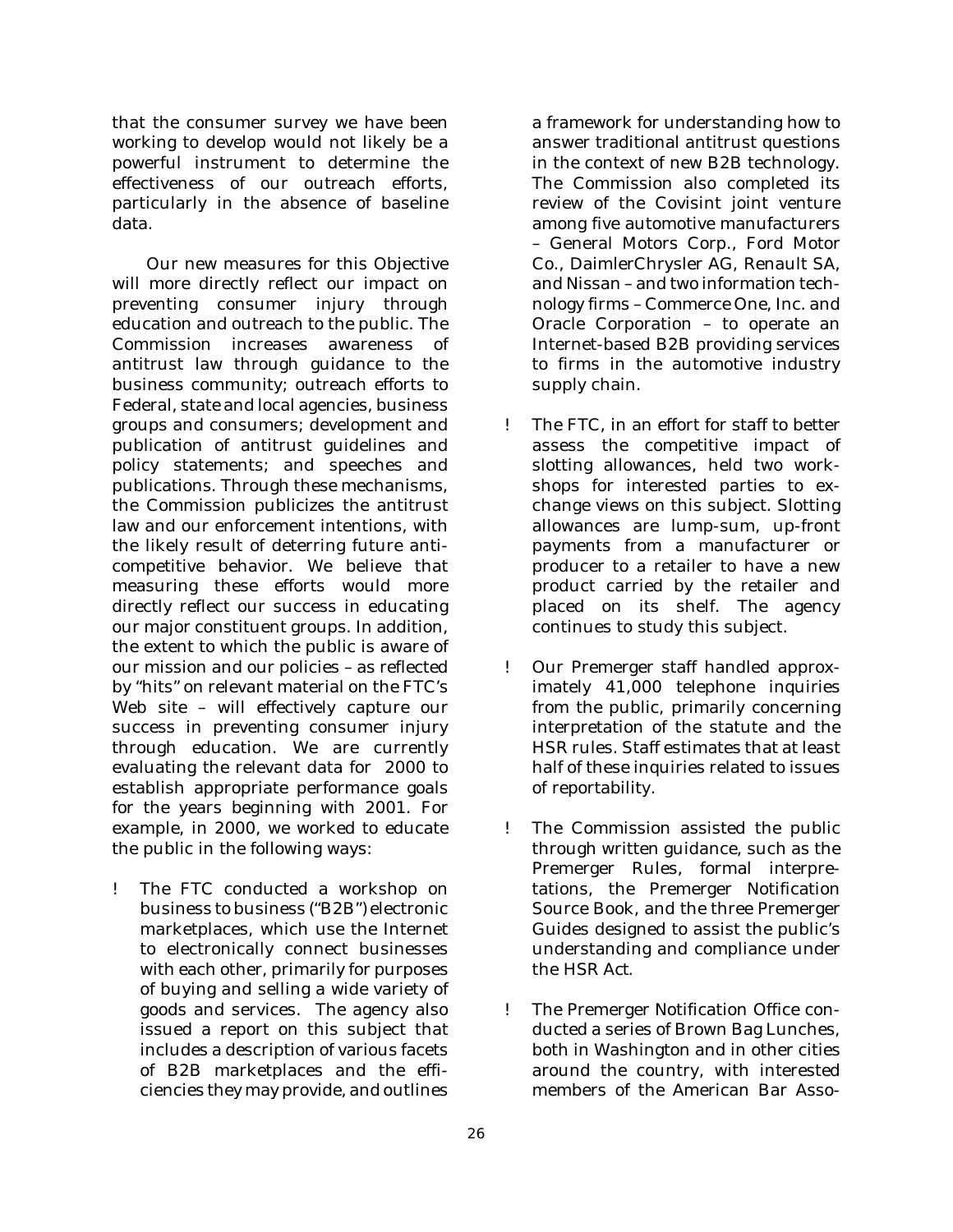ciation. These events provided a forum for staff and HSR practitioners to discuss interpretations of the rules and potential improvements to the filing process. Interested persons were invited to send in white papers to give their views on rules changes, including changes necessary for HSR reform. Several members of the bar voluntarily submitted language for proposed rules.

- ! After soliciting public comment, the Commission and the Department of Justice jointly issues new *Antitrust Guidelines for Collaborations among Competitors*, and area of antitrust law in which there had previously been no agency guidelines
- ! The Commission and the Department of Justice promoted federal and state cooperation by issuing a joint protocol concerning joint and coordinated merger investigations by federal and state antitrust agencies.
- ! Commissioners and senior staff members presented a number of speeches before bar and business groups on current enforcement topics.
- ! The Commission published press releases, complaints and other materials through its Web site, providing upto-date information on enforcement actions taken.
- ! Commission staff delivered testimony on antitrust issues to the United States Senate and the United States House of Representatives nine times during the year.

• *Antitrust Implications of Entertainment Industry Self-Regulation to Curb the Marketing of Violent Entertainment Products to Children*. Presented by Robert Pitofsky, Chairman.

• *Midwest Gasoline Prices*. Presented by Richard G. Parker, Bureau Director.

• *Midwest Gasoline Prices*. Presented by Robert Pitofsky, Chairman.

• *Antitrust Enforcement Activities*. Presented by Robert Pitofsky, Chairman.

• *Solutions to Competitive Problems in the Oil Industry*. Presented by Richard G. Parker, Bureau Director.

• *Antitrust Issues*. Presented by Robert Pitofsky, Chairman.

• *Oil Product Prices*. Presented by Richard G. Parker, Bureau Director.

• *Mergers in the Telecommunications Industry*. Presented by Robert Pitofsky, Chairman.

• *Slotting Allowances and the Antitrust Laws*. Presented by Willard K. Tom, Deputy Director.

- ! The Commission continued to maintain effective international outreach and coordination efforts with foreign competition authorities.
- ! The Bureau of Economics circulated economic papers on competition issues providing its scholarly input to the public.

• *Transformation and Continuity: The U.S. Carbonated Soft Drink Bottling Industry and Antitrust Policy Since 1980*. This report analyzes the U.S. carbonated soft drink industry, with its primary focus on the 1980s and early 1990s, a period of rapid structural change that transformed the industry. In addition to documenting these changes, an empirical model is developed to evaluate the antitrust merger policies that were pursued by the Commission during this period.

• *Economic Perspectives on the Internet*. This report provides an introduction to Internet technology and history and addresses (1) different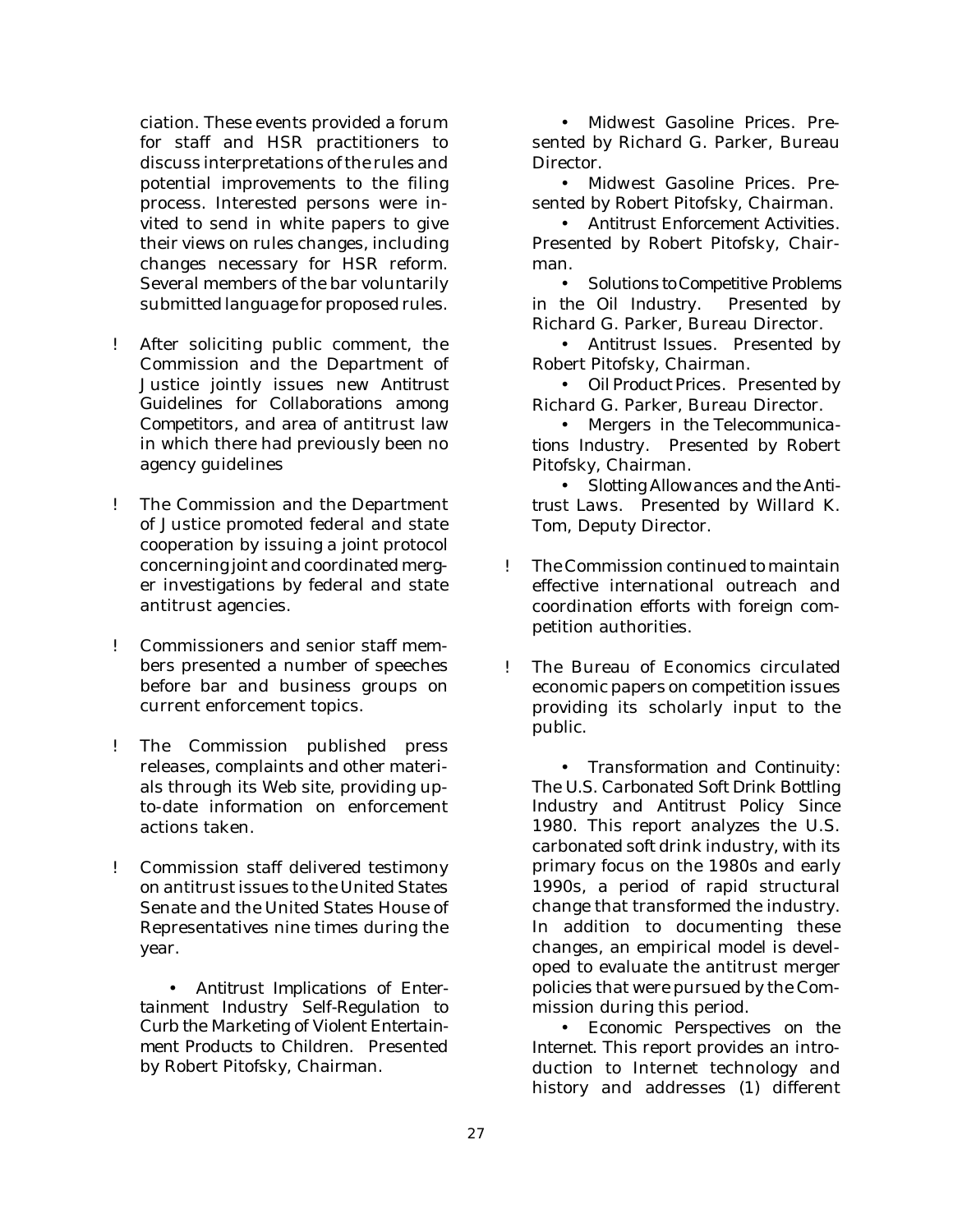methods of pricing user access, (2) the pricing of goods and services sold via the Internet, (3) network effects and firm behavior, and (4) taxation of electronic commerce.

! Because the Commission and its staff have a great deal of expertise about competition and about the competitive effect of proposed laws, rules or regulations of other governmental bodies, they are often invited to comment on such proposals. For instance, the Bureau of Competition filed comments before the Food and Drug Administration in two instances in 2000:

• *180-Day Generic Drug Exclusivity for Abbreviated New Drug Applications*, November 4, 1999.

• *Citizen Petitions; Actions That Can Be Requested by Petition; Denials, Withdrawals, and Referrals for Other Administration Action*, March 2, 2000.

We strongly believe in the importance of these outreach activities and will continue to place emphasis in this area in future years.

Finally, because the Commission and its staff have a great deal of expertise about competition and about the competitive effect of proposed laws, rules or regulations of other governmental bodies, they are often invited to comment on such proposals. For instance, we provided advice to the Federal Energy Regulatory Commission, state utility commissions, and a committee of the House of Representatives about how best to promote competition and protect consumers in the context of the deregulation of electricity transmission and generation. In July 2000, the Commission issued a staff report, *Competition and Consumer Protection Perspectives on Electric Power Regulatory Reform*, that suggest an analytical framework that federal and state policymakers may wish to employ to ensure that consumers and businesses benefit from electric power industry restructuring. Recently, members of Congress have asked the Commission to update that report and extend its analysis.